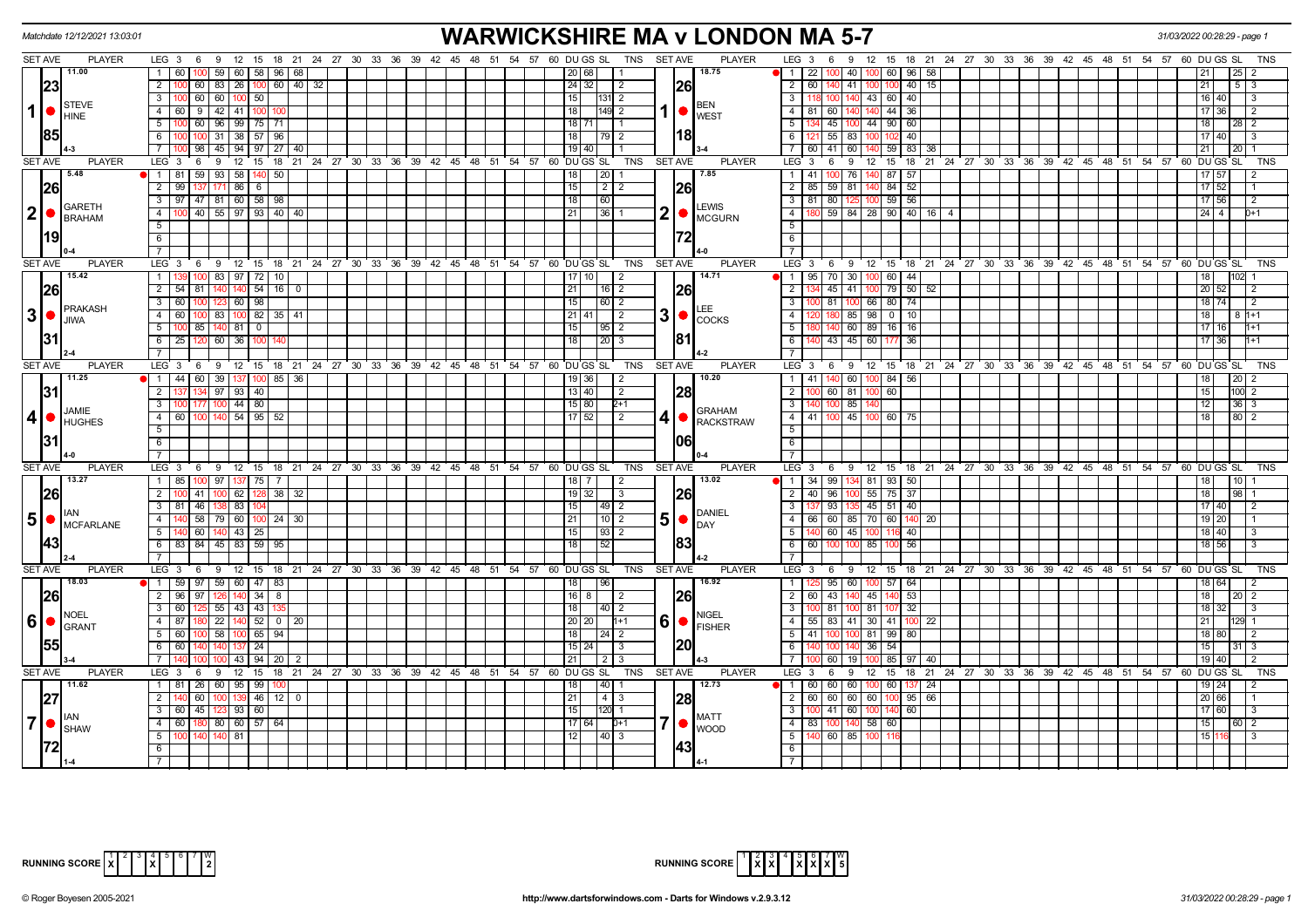|                |           | Matchdate 12/12/2021 13:03:01                         |                         |                |     |                   |             |                                                    |                 |                         |                |  |       |    |                                                            |       |    |                  |                |                |                |      | <b>WARWICKSHIRE MA v LONDON MA 5-7</b> |                |                      |      |                    |        |                                      |    |             |    |  |                                                         |  |  | 31/03/2022 00:28:36 - page 2 |           |                 |            |
|----------------|-----------|-------------------------------------------------------|-------------------------|----------------|-----|-------------------|-------------|----------------------------------------------------|-----------------|-------------------------|----------------|--|-------|----|------------------------------------------------------------|-------|----|------------------|----------------|----------------|----------------|------|----------------------------------------|----------------|----------------------|------|--------------------|--------|--------------------------------------|----|-------------|----|--|---------------------------------------------------------|--|--|------------------------------|-----------|-----------------|------------|
| <b>SET AVE</b> |           | <b>PLAYER</b>                                         | $LEG_36$                |                | - 9 |                   |             |                                                    |                 |                         |                |  |       |    | 12 15 18 21 24 27 30 33 36 39 42 45 48 51 54 57 60 DUGS SL |       |    |                  |                | TNS            | <b>SET AVE</b> |      | <b>PLAYER</b>                          |                | LEG <sub>3</sub>     | 6    | 9                  | - 12   |                                      |    |             |    |  | 15 18 21 24 27 30 33 36 39 42 45 48 51 54 57 60 DUGS SL |  |  |                              |           |                 | TNS        |
|                |           | 10.98                                                 | $\mathbf{1}$            | -81<br>60      | 121 | 64                |             | 40                                                 |                 |                         |                |  |       |    |                                                            |       |    | 16   40          |                |                |                |      | 9.17                                   | $\mathbf{1}$   |                      | 40   |                    | 80 45  |                                      |    |             |    |  |                                                         |  |  |                              |           | $561+1$         |            |
|                | 27        |                                                       | $\overline{2}$          | 59             | 81  |                   | 86          | 40                                                 |                 |                         |                |  |       |    |                                                            |       |    | 17 40            |                | 2              |                | 22   |                                        | $\overline{2}$ | 36                   | 28   | 41                 |        |                                      |    |             |    |  |                                                         |  |  | 18                           |           |                 |            |
|                |           |                                                       | 3                       | 57             | 81  |                   |             | $120$ 18                                           |                 |                         |                |  |       |    |                                                            |       |    | $18$   18        |                | -3             |                |      |                                        |                | 3 I<br>98            | 41   | 85 83 60           |        |                                      |    |             |    |  |                                                         |  |  | 15                           |           | 134             |            |
| 8 •            |           | <b>JACK</b><br><b>WAREING</b>                         | 4                       | 83             |     |                   |             | 44   83   45   95   31                             |                 |                         |                |  |       |    |                                                            |       |    | 24               | 36             |                | 8              |      | <b>NICK</b><br>COCKS                   | $\overline{4}$ | 45                   | 41   | $28 \mid 60$       |        |                                      | 80 | $\mathbf 0$ | 12 |  |                                                         |  |  | 26                           | 12 I      |                 |            |
|                |           |                                                       | 5 <sup>5</sup>          | 60 83          | 125 |                   | 96          |                                                    |                 |                         |                |  |       |    |                                                            |       |    | 15   96          |                | 2              |                |      |                                        |                | $5 \mid 43 \mid$     | 137  | $41 \overline{60}$ |        |                                      |    |             |    |  |                                                         |  |  | 12                           |           | $220$ 1         |            |
|                | 43        |                                                       | 6                       |                |     |                   |             |                                                    |                 |                         |                |  |       |    |                                                            |       |    |                  |                |                |                |      |                                        | 6              |                      |      |                    |        |                                      |    |             |    |  |                                                         |  |  |                              |           |                 |            |
|                |           |                                                       |                         |                |     |                   |             |                                                    |                 |                         |                |  |       |    |                                                            |       |    |                  |                |                |                |      |                                        |                |                      |      |                    |        |                                      |    |             |    |  |                                                         |  |  |                              |           |                 |            |
| <b>SET AVE</b> |           | <b>PLAYER</b>                                         | LEG <sup>3</sup>        | - 6            | 9   |                   | ່ 12 ່ 15 ່ |                                                    |                 |                         |                |  |       |    | 18 21 24 27 30 33 36 39 42 45 48 51 54 57 60 DUGS SL       |       |    |                  |                | TNS            | <b>SET AVE</b> |      | <b>PLAYER</b>                          |                | LEG <sup>3</sup>     | 6    | -9                 | 12     |                                      |    |             |    |  | 15 18 21 24 27 30 33 36 39 42 45 48 51 54 57 60 DUGS SL |  |  |                              |           |                 | <b>TNS</b> |
|                |           | 11.39                                                 |                         |                |     |                   |             | 40 20 20                                           |                 |                         |                |  |       |    |                                                            |       |    | 20 20            |                | -3             |                |      | 2.60                                   |                |                      | 28   |                    |        | 43 38 57 26 73                       |    |             |    |  |                                                         |  |  | 21                           |           | 192             |            |
|                | 27        |                                                       | $\overline{2}$          | 57             | юэ  |                   | 83 81       |                                                    |                 |                         |                |  |       |    |                                                            |       |    | 15 81            |                | $1+1$          |                | 19   |                                        | $\overline{2}$ | 82                   | 85   | 85                 |        |                                      |    |             |    |  |                                                         |  |  |                              |           | 129             |            |
|                |           |                                                       | $\overline{\mathbf{3}}$ | 60             |     |                   | 83 78       |                                                    |                 |                         |                |  |       |    |                                                            |       |    | 15 78            |                | 1+1            |                |      |                                        | $\overline{3}$ | 45                   | 45   |                    | 140 41 | 40                                   |    |             |    |  |                                                         |  |  |                              |           | $190 -$         |            |
| 9              |           | KEVIN<br>DOWLING                                      | 4                       | 45<br>60 I     |     | $60$ 81           | 100 L       | 139                                                | 888             |                         |                |  |       |    |                                                            |       |    | $23$ 8           |                | -2             | 9 <sup>1</sup> |      | <b>BEN</b><br>CHEESEMAN                |                |                      |      |                    |        | 4   85   85   60   21   42   32   35 |    |             |    |  |                                                         |  |  | 21                           |           |                 |            |
|                |           |                                                       | 5                       |                |     |                   |             |                                                    |                 |                         |                |  |       |    |                                                            |       |    |                  |                |                |                |      |                                        | $5^{\circ}$    |                      |      |                    |        |                                      |    |             |    |  |                                                         |  |  |                              |           |                 |            |
|                | 45        |                                                       | 6                       |                |     |                   |             |                                                    |                 |                         |                |  |       |    |                                                            |       |    |                  |                |                |                | 59   |                                        | 6              |                      |      |                    |        |                                      |    |             |    |  |                                                         |  |  |                              |           |                 |            |
|                |           |                                                       | $\overline{7}$          |                |     |                   |             |                                                    |                 |                         |                |  |       |    |                                                            |       |    |                  |                |                |                |      |                                        | 7              |                      |      |                    |        |                                      |    |             |    |  |                                                         |  |  |                              |           |                 |            |
| <b>SET AVE</b> |           | <b>PLAYER</b>                                         | LEG <sub>3</sub>        | - 6            | 9   |                   | ່ 12 ່ 15 ່ |                                                    |                 |                         |                |  |       |    | 18 21 24 27 30 33 36 39 42 45 48 51 54 57 60 DUGS SL       |       |    |                  |                | TNS            | <b>SET AVE</b> |      | <b>PLAYER</b>                          |                | LEG <sup>3</sup>     | 6    | $9 \quad 12$       |        |                                      |    |             |    |  | 15 18 21 24 27 30 33 36 39 42 45 48 51 54 57 60 DUGS SL |  |  |                              |           |                 | <b>TNS</b> |
|                |           | 10.11                                                 | 1 I                     | 81<br>45       |     | 60 36 41          |             |                                                    |                 |                         |                |  |       |    |                                                            |       |    |                  | 138            |                |                |      | 15.80                                  |                |                      | 57   | 60                 |        | 60 84                                |    |             |    |  |                                                         |  |  |                              | 17   84   |                 |            |
|                | 22        |                                                       | $\overline{2}$          | 82             |     | 60 48 41          |             |                                                    |                 |                         |                |  |       |    |                                                            |       |    | 15               | $1145$ 1       |                |                | 25   |                                        |                | $2 \mid 41$          |      |                    |        | $60$ 20                              |    |             |    |  |                                                         |  |  |                              | $17 \ 20$ | $\overline{13}$ |            |
|                |           | <b>I</b> MARK                                         | 3                       |                | 55  |                   |             | 43   100   99                                      |                 | $0$   11   8            |                |  |       |    |                                                            |       |    | 27 8             |                |                |                |      | <b>CHRISTOPHER</b>                     | 3 I            | 58                   |      |                    |        | 83                                   | 6  | $0$   12    |    |  |                                                         |  |  | 24                           |           | $2 \mid 3$      |            |
| 10I●           |           | <b>STRONG</b>                                         | 4                       | 41<br>l 41     |     | 45                |             |                                                    |                 |                         |                |  |       |    |                                                            |       |    | 15 <sup>1</sup>  |                | 109 2          | $\mathbf{0}$   |      | <b>HOLT</b>                            | 4 I            |                      |      | 45                 |        | $56$ 20                              |    |             |    |  |                                                         |  |  |                              | 16 20     | $\overline{3}$  |            |
|                |           |                                                       | 5 <sup>7</sup>          | 78             |     |                   |             | 58 57 100 92 0 16                                  |                 |                         |                |  |       |    |                                                            |       |    | 23 16            |                | $\overline{2}$ |                |      |                                        | 5 <sup>5</sup> |                      | 83   | $55 \mid 58$       |        | 99   66   30                         |    |             |    |  |                                                         |  |  | 21                           |           | 10 <sup>1</sup> |            |
|                | 19        |                                                       | 6                       | 43             |     | 30   99   85   83 |             |                                                    |                 |                         |                |  |       |    |                                                            |       |    |                  | 40             |                |                | 181  |                                        |                | 6   81               |      |                    | 40 60  | 60 80 40                             |    |             |    |  |                                                         |  |  |                              | 21 40     |                 |            |
|                |           |                                                       |                         |                |     |                   |             |                                                    |                 |                         |                |  |       |    |                                                            |       |    |                  |                |                |                |      |                                        |                |                      |      |                    |        |                                      |    |             |    |  |                                                         |  |  |                              |           |                 |            |
| <b>SET AVE</b> |           | <b>PLAYER</b>                                         | LEG <sub>3</sub>        | - 6            | 9   | 12                | 15          | 18                                                 | $^{\circ}$ 21   |                         |                |  |       |    | 24 27 30 33 36 39 42 45 48 51 54 57 60 DUGS SL             |       |    |                  |                | <b>TNS</b>     | <b>SET AVE</b> |      | <b>PLAYER</b>                          |                | LEG <sub>3</sub>     | -6   | 9                  | 12     | 15                                   | 18 |             |    |  | 21 24 27 30 33 36 39 42 45 48 51 54 57 60 DUGS SL       |  |  |                              |           |                 | <b>TNS</b> |
|                |           | 15.31                                                 |                         | 60             |     | 60                |             | 00  41                                             |                 |                         |                |  |       |    |                                                            |       |    |                  | l 41           | -3             |                |      | 9.88                                   |                |                      | 96   | 26                 | - 40   | 95                                   | 96 |             |    |  |                                                         |  |  |                              |           |                 |            |
|                | <b>26</b> |                                                       | 2                       | 85             | 60  |                   |             | $145$ 60   111                                     | 30 <sup>1</sup> |                         |                |  |       |    |                                                            |       |    | 21               |                | 10   2         |                | 26   |                                        | $\overline{2}$ | 59                   | 98   |                    | 83     | $69$ 45 10                           |    |             |    |  |                                                         |  |  |                              | $21$ 10   |                 |            |
|                |           | STEVE                                                 | 3                       | 60 60 55 57 44 |     |                   |             |                                                    |                 |                         |                |  |       |    |                                                            |       |    | 15 <sub>l</sub>  | 225            |                |                |      | <b>STEVEN</b>                          |                |                      |      |                    |        | 3   85   60   48   57   177   74     |    |             |    |  |                                                         |  |  |                              | 17174     |                 | $D+1$      |
| 11●            |           | GIDDINGS                                              | $\overline{4}$          |                |     | $95$ 26 0 20      |             |                                                    |                 |                         |                |  |       |    |                                                            |       |    | 16   20          |                | $D+2$          |                |      | <b>BEASLEY</b>                         | $\overline{4}$ | 45                   |      |                    | 100 70 | 93                                   |    |             |    |  |                                                         |  |  | 15                           |           | $93 \mid 2$     |            |
|                |           |                                                       | 5 <sup>5</sup>          |                |     | $51 \ 75 \ 70$    |             |                                                    |                 |                         |                |  |       |    |                                                            |       |    | 15 I             | 25             | $\sqrt{2}$     |                |      |                                        |                | 5   43               | 1801 | 43 83              |        | $120 - 32$                           |    |             |    |  |                                                         |  |  |                              | 17 32     |                 | $1 + 1$    |
|                | 88        |                                                       | 6                       |                |     |                   |             | 60 85 12                                           |                 |                         |                |  |       |    |                                                            |       |    | 18 <sup>1</sup>  | $\overline{4}$ |                |                | 166  |                                        | 6              |                      | 99   | $42 \mid 47$       |        | 99   40                              |    |             |    |  |                                                         |  |  |                              | 17 40     |                 |            |
|                |           |                                                       |                         |                |     |                   |             |                                                    |                 |                         |                |  |       |    |                                                            |       |    |                  |                |                |                |      | $4 - 2$                                |                |                      |      |                    |        |                                      |    |             |    |  |                                                         |  |  |                              |           |                 |            |
| <b>SET AVE</b> |           | <b>PLAYER</b>                                         | LEG $3 \t6$             |                | - 9 |                   | 12 15       |                                                    |                 | 18 21 24 27 30 33 36 39 |                |  | 42 45 | 48 |                                                            | 51 54 | 57 |                  | 60 DU GS SL    | TNS            | <b>SET AVE</b> |      | <b>PLAYER</b>                          |                | LEG <sub>3</sub>     | - 6  | -9                 | 12     |                                      |    |             |    |  | 15 18 21 24 27 30 33 36 39 42 45 48 51 54 57 60 DUGS SL |  |  |                              |           |                 | TNS        |
|                |           | 8.61                                                  | $\overline{1}$          |                | 96  | 58                |             |                                                    |                 |                         |                |  |       |    |                                                            |       |    |                  |                |                |                |      | 6.21                                   |                |                      | 81   | 45                 |        |                                      |    |             |    |  |                                                         |  |  | 12                           |           | 264             |            |
|                | 22        |                                                       |                         | 96             |     |                   |             | $57 \mid 64 \mid 86 \mid 32 \mid 16 \mid 8 \mid 6$ |                 |                         | $\overline{2}$ |  |       |    |                                                            |       |    | $28 \mid 2 \mid$ |                |                |                | l19l |                                        |                | 2 <sub>1</sub><br>60 | 38   |                    |        | 42 81 60 60 82 38 30 5               |    |             |    |  |                                                         |  |  | 30                           |           | 5 <sub>5</sub>  |            |
|                |           | <b>JAMIE</b>                                          | $\mathbf{3}$            | 93             |     |                   |             | 98   96   0   34   20   20                         |                 |                         |                |  |       |    |                                                            |       |    | 23 20            |                |                |                |      | <b>WILL</b>                            | $\frac{1}{2}$  |                      |      |                    | 41 60  | 60 100 25                            |    |             |    |  |                                                         |  |  | 21                           |           | $15 \mid 3$     |            |
|                |           | $12$ $\bullet$ $\frac{14 \text{MHz}}{4 \text{TKINS}}$ | $\overline{4}$          |                |     |                   |             | 60 60 60 140 100 61 0 20                           |                 |                         |                |  |       |    |                                                            |       |    | 23 20            |                | 2              |                |      | $12 \bullet$ BLACKWELL                 |                | $4$   43   121       |      |                    |        | 40 85 100 42 23 22                   |    |             |    |  |                                                         |  |  | 24                           |           | $25 \quad 2$    |            |
|                |           |                                                       | 5                       |                |     |                   |             |                                                    |                 |                         |                |  |       |    |                                                            |       |    |                  |                |                |                |      |                                        | $5^{\circ}$    |                      |      |                    |        |                                      |    |             |    |  |                                                         |  |  |                              |           |                 |            |
|                | 52        |                                                       | 6                       |                |     |                   |             |                                                    |                 |                         |                |  |       |    |                                                            |       |    |                  |                |                |                |      |                                        | 6              |                      |      |                    |        |                                      |    |             |    |  |                                                         |  |  |                              |           |                 |            |
|                |           |                                                       |                         |                |     |                   |             |                                                    |                 |                         |                |  |       |    |                                                            |       |    |                  |                |                |                |      |                                        |                |                      |      |                    |        |                                      |    |             |    |  |                                                         |  |  |                              |           |                 |            |

| IOP:           | .<br>1es 31.31<br>Jamı             | IOP:                 | Matt Wood 28.4?                                                  |
|----------------|------------------------------------|----------------------|------------------------------------------------------------------|
| <b>RUNNING</b> | $- - - - -$<br>$\cdot$<br>- JUURL. | <b>RUNNING SCORE</b> | . 1121V<br>.<br>$\sim$ $\sim$<br>8 A B A<br>$\cdots$<br>. .<br>. |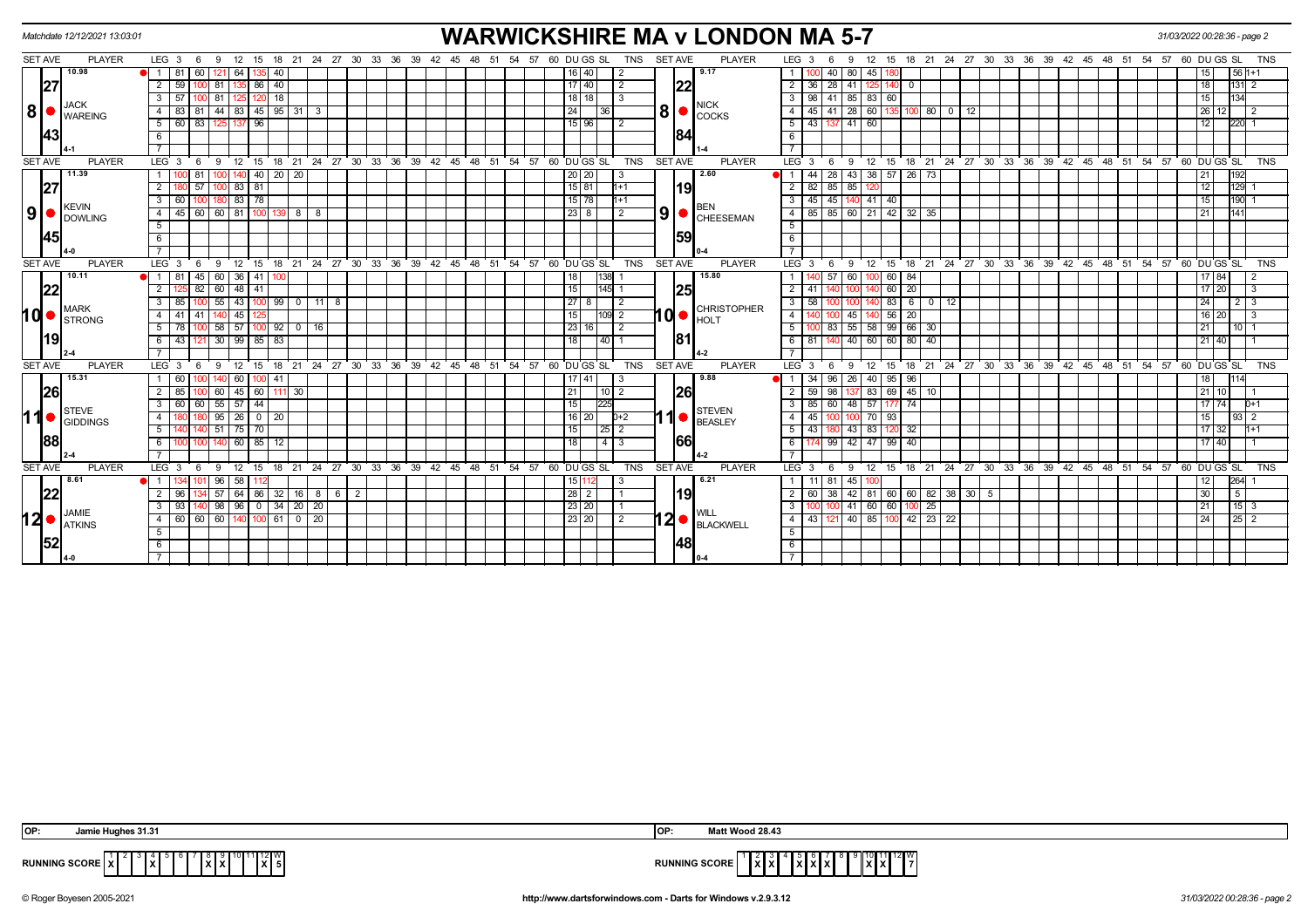| <b>WARWICKSHIRE MA</b> |     |              |      |            |                |            |             |            |      |     |             | LONDON MA          |     |             |      |                |       |            |                  |                          |      |     |             |
|------------------------|-----|--------------|------|------------|----------------|------------|-------------|------------|------|-----|-------------|--------------------|-----|-------------|------|----------------|-------|------------|------------------|--------------------------|------|-----|-------------|
| <b>PLAYER</b>          | W/L | <b>ILWON</b> | LOST | <b>AVE</b> | <b>TAVE</b>    | <b>PTS</b> | <b>DRTS</b> | <b>TON</b> | TON+ | 180 | <b>TONS</b> | <b>IPLAYER</b>     | W/L | <b>LWON</b> | LOST | <b>AVE</b>     | TAVE  | <b>PTS</b> | <b>DRTS</b>      | <b>TON</b>               | TON+ | 180 | <b>TONS</b> |
| Steve Hine             |     |              |      | 23.85      | 11.00          | 3148       | 132         |            |      |     |             | <b>Ben West</b>    |     |             |      | 26.18          | 18.75 | 3429       | 131              |                          |      |     | 16          |
| Gareth Braham          |     |              |      | 26.19      | 5.48           | 1886       | 72          |            |      |     |             | Lewis McGurn       | W   |             |      | 26.72          | 7.85  | 2004       | --<br>$\sqrt{5}$ |                          |      |     | $5+1$       |
| Prakash Jiwa           |     |              |      | 26.3'      | 5.42           | 2815       |             |            |      |     |             | Lee Cocks          | W   |             |      | 26.81          |       | 2896       | 108              |                          |      |     | $8 + 3$     |
| Jamie Hughes           |     |              |      | 31.31      | 1.25           | 2004       | 64          |            |      |     | -8+         | I Graham Rackstraw |     |             |      | 28.06          | 10.20 | 1768       | 63.              |                          |      |     |             |
| lan McFarlane          |     |              |      | 26.43      |                | 2802       | 10C         |            |      |     |             | Daniel Dav         | W   |             |      | 26.83          | 13.02 | 2898       | 108              |                          |      |     |             |
| <b>Noel Grant</b>      |     |              |      | 26.55      | 8.03           | 3345       | 126         |            |      |     | $13 +$      | Nigel Fisher       | W   |             |      | 26.20          | 16.92 | 3327       | 127              |                          |      |     |             |
| lan Shaw               |     |              |      | 27.72      | 1.62           | 2301       | 83          |            |      |     | 8+1         | Matt Wood          | W   |             |      | 28.43          | 12.73 | 2445       | 86               |                          |      |     |             |
| Jack Wareing           |     |              |      | 27.43      | 0.98           | 2469       | 90          |            |      |     | c           | <b>Nick Cocks</b>  |     |             |      | 22.84          | 9.17  | 1964       | 86               |                          |      |     | $6+1$       |
| <b>Kevin Dowling</b>   |     |              |      | 27.45      | 11.39          | 2004       |             |            |      |     | $7+2$       | Ben Cheeseman      |     |             |      | 19.59          | 2.60  | 1352       | 69               |                          |      |     |             |
| <b>Mark Strong</b>     |     |              |      | 22.19      | 10.1           | 2574       | 116         |            |      |     | - q         | Christopher Holt   | W   |             |      | $25.8^{\circ}$ | 15.80 | 2994       | 116              |                          |      |     | $\sqrt{2}$  |
| <b>Steve Giddings</b>  |     |              |      | 26.88      | $15.3^{\circ}$ | 2742       | 102         |            |      |     | $10+2$      | Steven Beaslev     | W   |             |      | 26.66          | 9.88  | 2799       | 105              |                          |      |     | $5+2$       |
| Jamie Atkins           |     |              |      | 22.52      | 8.61           | 2004       | 89          |            |      |     |             | Will Blackwell     |     |             |      | 19.48          | 6.21  | 1695       |                  |                          |      |     |             |
| <b>TOTALS</b>          |     | 32           | 32   | 25.94      | 0.00           | 30094      | 1160        |            |      |     | $110+7$     | <b>I TOTALS</b>    | W   |             | າາ   | 25.47          | 0.00  | 29571      | 161              | $\overline{\phantom{a}}$ | 33   |     | $107 + 7$   |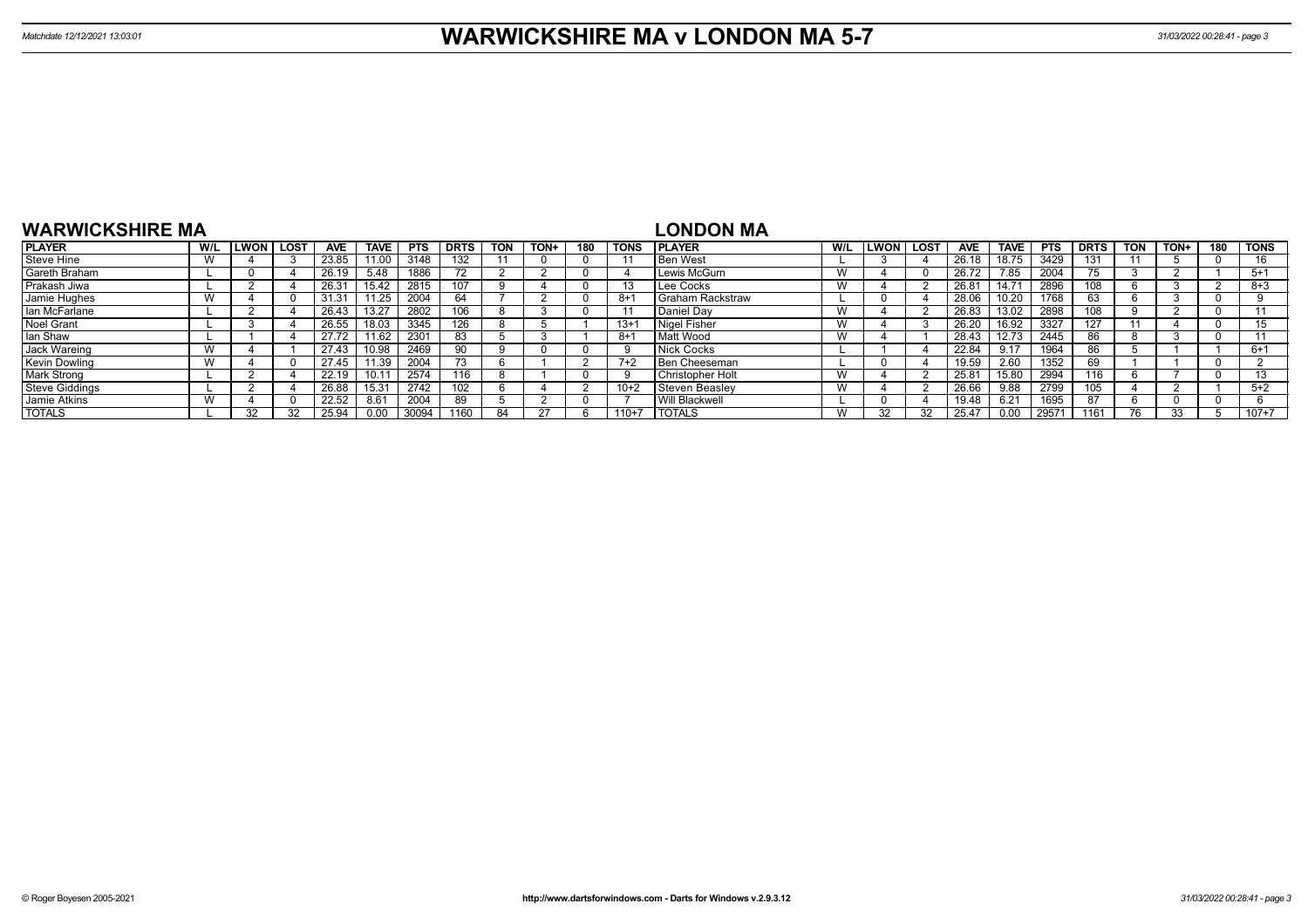|                | Matchdate 11/12/2021 13:20:01                |                                                                                                                                              | <b>WARWICKSHIRE MB v LONDON MB 8-4</b>                          |                                                                                                                                        | 31/03/2022 00:29:02 - page 1   |
|----------------|----------------------------------------------|----------------------------------------------------------------------------------------------------------------------------------------------|-----------------------------------------------------------------|----------------------------------------------------------------------------------------------------------------------------------------|--------------------------------|
|                | <b>SET AVE</b><br><b>PLAYER</b>              | LEG 3 6 9 12 15 18 21 24 27 30 33 36 39 42 45 48                                                                                             | 51 54 57 60 DU GS SL<br>TNS SET AVE                             | <b>PLAYER</b><br>$LEG_36$<br>12 15 18 21 24 27 30 33 36 39 42 45 48 51 54 57 60 DUGS SL<br>9                                           |                                |
|                | 19.48                                        | 60   58   48   44   30<br>$\overline{1}$                                                                                                     | 10.73<br>18<br>126 1                                            | 123 41 60 100 59 58 60<br>I 1                                                                                                          |                                |
|                | <b>26</b>                                    | 96 49 45 137 38<br>$\overline{2}$                                                                                                            | 16 38<br>$\overline{2}$<br>1251                                 | $\overline{2}$<br>60 60 140 60 60                                                                                                      | 15 <sub>1</sub><br>21          |
|                | <b>WAYNE</b>                                 | $3 \mid 57 \mid 60 \mid 95 \mid 137 \mid 60 \mid 84 \mid 8$                                                                                  | $21 \mid 8$<br><b>MICHAEL</b>                                   | $\overline{\mathbf{3}}$<br>  99   97   45   85   45   65   49                                                                          | 21<br>16 I                     |
| $\mathbf 1$    | $\bullet$<br>MYNARD                          | 83   100   85<br>$4 \overline{30}$<br>100 10                                                                                                 | 18<br>l 3<br><b>BARNARD</b>                                     | $\overline{4}$<br>140 60 100<br>130 51                                                                                                 | 15<br>$20 \mid 3$              |
|                |                                              | $5$ 55 100 99 99 70 78                                                                                                                       | $18$ 78                                                         | $\overline{5}$<br>140 60 100 100 41 20                                                                                                 | $40 \mid 3$<br>18 <sup>1</sup> |
|                | 1141                                         | 6                                                                                                                                            | 164                                                             | 6                                                                                                                                      |                                |
|                |                                              | $\overline{7}$                                                                                                                               |                                                                 | $\overline{7}$                                                                                                                         |                                |
|                | <b>SET AVE</b><br><b>PLAYER</b>              | LEG <sub>3</sub><br>6 9 12 15 18 21 24 27 30 33 36 39 42 45 48 51 54 57 60 DUGS SL                                                           | <b>TNS</b><br><b>SET AVE</b>                                    | <b>PLAYER</b><br>LEG 3 6 9 12 15 18 21 24 27 30 33 36 39 42 45 48 51 54 57 60 DUGS SL                                                  | TNS                            |
|                | 14.92                                        | 60   100   81   80   0   40<br>1 1 140                                                                                                       | 5.32<br>19   40<br>$\vert$ 2                                    | 96   81   45   55   44   41  <br>$\overline{1}$                                                                                        | 18                             |
|                | 26                                           | $43 \mid 26 \mid$<br>$45 \mid 82$<br>$\overline{2}$<br>125 I<br>l 24                                                                         | 21<br>$\sqrt{24}$ 2                                             | $\overline{2}$<br>24 96 85<br>43 85 45 81 42                                                                                           | $23 \mid 42$                   |
|                | <b>CARL</b>                                  | 60 60 140 66 79 36<br>$\overline{\mathbf{3}}$<br>60                                                                                          | 21 36<br>$\overline{11}$<br><b>ALEX</b>                         | $\overline{3}$<br>78 60<br>57 46<br>60<br>100                                                                                          | 18<br>100                      |
|                | $ 2  \bullet  _{\text{GREEN}}^{\text{CARL}}$ | 80 99 22<br>$\overline{4}$<br>100 84 12                                                                                                      | 2<br>21<br>  4   2<br><b>HARRIS</b>                             | $\overline{4}$<br>80 132<br>18 40 8<br>40   83   100                                                                                   | $22 \quad 8$                   |
|                |                                              | 5<br>86                                                                                                                                      | $12$ 86<br>$2+1$                                                | 5<br>100 60 1                                                                                                                          | 9<br>241 2                     |
|                | <b>159</b>                                   | 6<br>85 76 60<br>40                                                                                                                          | 1061<br>18 40                                                   | 6<br>59 60 45 43 55 96                                                                                                                 | 18                             |
|                |                                              |                                                                                                                                              |                                                                 |                                                                                                                                        |                                |
|                | <b>SET AVE</b><br><b>PLAYER</b>              | LEG 3<br>12<br>15 18 21 24 27 30<br>33 36 39<br>9<br>- 6                                                                                     | 42 45 48<br>51<br>54 57<br>60 DU GS SL<br>TNS<br><b>SET AVE</b> | <b>PLAYER</b><br>LEG <sup>3</sup><br>$12 \quad 15$<br>18 21 24 27 30 33 36 39 42 45 48 51 54 57 60 DUGS SL<br>6<br>-9                  | <b>TNS</b>                     |
|                | 13.80                                        | 100 43 45 81 89 78<br>$1 \overline{41}$                                                                                                      | 24 <br>10.82<br>21                                              | 84 45 44 13<br>$\overline{1}$<br>$12 \mid 4$                                                                                           | $22 \mid 4$                    |
|                | 23                                           | 98 45 59 45 41 32<br>$2 \mid 93$                                                                                                             | 21 <br> 88 <br>1271                                             | 55 40 46 60 20<br>$\overline{2}$                                                                                                       | 19 20                          |
|                | <b>MARTIN</b>                                | $\overline{57}$ 140 60 88<br>$\overline{\mathbf{3}}$                                                                                         | 15<br> 16 2<br><b>JOHN</b>                                      | $93$ 60 60 100 100 88<br>$54 \mid 57$                                                                                                  | 17 88<br>$\overline{2}$        |
|                | $3$ $\bullet$ $\int_{TONKS}^{MAKIIN}$        | $\overline{4}$<br>44 85 60 96<br>46                                                                                                          | 3<br>15<br><b>HIND</b>                                          | $\overline{4}$<br>87                                                                                                                   | $14$ 87<br>1+1                 |
|                | <b>69</b>                                    | $5\overline{)}$<br>$6\overline{6}$                                                                                                           | 83                                                              | $\overline{5}$<br>6                                                                                                                    |                                |
|                |                                              | $\overline{7}$                                                                                                                               |                                                                 | $\overline{7}$                                                                                                                         |                                |
|                | <b>SET AVE</b><br><b>PLAYER</b>              | LEG <sub>3</sub><br>9 12 15 18 21 24 27 30 33 36 39<br>- 6                                                                                   | 42 45 48 51 54 57 60 DUGS SL<br>TNS SET AVE                     | <b>PLAYER</b><br>LEG <sup>3</sup><br>6 9 12 15 18 21 24 27 30 33 36 39 42 45 48 51 54 57 60 DUGS SL                                    | <b>TNS</b>                     |
|                | 13.17                                        | $1 \t 60$<br>135 66<br>30   10<br>100 I                                                                                                      | 8.40<br>$21$ 10<br>- 3                                          | 55 58 85 60<br>$\mathbf{1}$<br>28                                                                                                      |                                |
|                | 24                                           | $2$ 1<br>140 55 93<br>33                                                                                                                     | 22 <br>$15 \mid 33 \mid$<br>1+1                                 | $\overline{2}$<br>140 60 100<br>100 85                                                                                                 | 15<br>16 3                     |
|                |                                              | 100 100 53 32 16<br>$\overline{\mathbf{3}}$<br>60                                                                                            | $19$ 16<br>  3                                                  | 60 41 41 83 70<br>$\overline{\mathbf{3}}$                                                                                              | 18<br>95                       |
| 4 •            | <b>DAVE</b>                                  | 55   60   55   59<br>$\overline{4}$<br>- 60                                                                                                  | <b>MATT</b><br>18 I<br> 90 1<br>4∣●                             | $\overline{4}$<br>100 45 100 81 95 40 40                                                                                               | $20 \mid 40$                   |
|                | IHILL                                        | 45   55   85   40   100   56   10   10<br>5                                                                                                  | <b>WINZAR</b><br>25 10 <br>$\sqrt{2}$                           | $\overline{5}$<br>$100$ 41 85 44 48<br>43 100 24                                                                                       | 24<br>$16$   2                 |
|                | 164                                          | 6                                                                                                                                            |                                                                 | $\overline{6}$                                                                                                                         |                                |
|                |                                              |                                                                                                                                              |                                                                 |                                                                                                                                        |                                |
|                | <b>SET AVE</b><br><b>PLAYER</b>              | LEG <sub>3</sub><br>9 12 15 18 21 24 27 30 33 36 39 42 45 48 51 54 57 60 DUGS SL<br>6                                                        | TNS<br><b>SET AVE</b>                                           | <b>PLAYER</b><br>LEG <sub>3</sub><br>12 15 18 21 24 27 30 33 36 39 42 45 48 51 54 57 60 DUGS SL<br>69                                  | TNS                            |
|                | $\sqrt{8.94}$                                | 1 41 45 78 41 55 81 25 83 40                                                                                                                 | 10.28<br> 27 <br> 12                                            | 3   24   9   22   180   58   135   38   16   16  <br>$\overline{1}$                                                                    | 30 16                          |
|                | 22                                           | $2 \mid 83$<br>$140$ 44 0 45 19<br>36<br>134                                                                                                 | 22 36 <br>$\sqrt{2}$                                            | $\overline{2}$<br>30   41   58   100   60   24   60                                                                                    | 21<br>128                      |
|                | <b>IMARK</b>                                 | 3 58 60 36 90 59                                                                                                                             | 15 <br>198<br><b>MATT</b>                                       | $\overline{3}$<br>99   139   76   60   87   40                                                                                         | 18 40                          |
|                | $5 \cdot 5$ TOMLINSON                        | 4   55   45   140   30   83   81   47   20                                                                                                   | 5<br> 22 20 <br>$\bullet$<br><b>EDES</b>                        | 22   41   70   60   59   59   39  <br>$\overline{4}$                                                                                   | 21                             |
|                |                                              | 100 41 45 60 43 87 40<br>5 85                                                                                                                | 22 40                                                           | 5<br>85   100   40   81   45   27   40   59                                                                                            | 24<br>24                       |
|                | 31                                           | 85   140   100   42   34<br>6 60                                                                                                             | 18<br> 40 2                                                     | 6<br>56<br>41 45 140<br>85 134                                                                                                         | 17 56                          |
|                |                                              | 7 68<br>41   45   28  <br>140  99   80                                                                                                       | 20 80<br>l 1                                                    | $\overline{7}$<br>63   58   100<br>$92$ 9 45<br>-39 I                                                                                  | 21                             |
|                | <b>SET AVE</b><br><b>PLAYER</b>              | LEG 3<br>$9 \quad 12$<br>15 18 21 24 27 30 33 36 39 42 45 48 51 54 57<br>6                                                                   | 60 DUGS SL TNS<br>SET AVE                                       | <b>PLAYER</b><br>$12 \quad 15$<br>18 21 24 27 30 33 36 39 42 45 48 51 54 57 60 DUGS SL<br>LEG 3<br>6<br>9                              | <b>TNS</b>                     |
|                | 10.74                                        | 60 41 60 41 40 134<br>$\blacksquare$                                                                                                         | 12.72<br> 21 <br> 25 2                                          | $\overline{1}$<br>44 140<br>93 40 78<br>6                                                                                              | $19$ 6                         |
|                | 21                                           | 60<br>60<br>$2 \mid 43$<br>$\overline{60}$                                                                                                   | 15 <br> 23 <br>178 1                                            | 52<br>$\overline{2}$<br>60<br>140 49                                                                                                   | $17$ 52                        |
|                | DARREN                                       | $\mathbf{3}$<br>60 I 60 I<br>140   21   20                                                                                                   | 19 20<br>$\vert$ 3<br><b>SCOTT</b>                              | $\overline{3}$<br>$141$ 64 21<br>  131                                                                                                 | 18<br>4 1 3                    |
|                |                                              | $\overline{4}$<br>60<br>44<br>41<br>83<br>l 43                                                                                               | 6<br>18<br>130 1<br>$\bullet$<br><b>ARTISS</b>                  | $\overline{4}$<br>121 41 97<br>60<br>50                                                                                                | 20                             |
|                |                                              | $5\overline{5}$<br>41 85<br>41 55 58<br>76<br>45<br>ınnı                                                                                     | 24 76 <br>1561                                                  | 5<br>60 45 60<br>74 42<br>$\overline{50}$<br>90                                                                                        | 21                             |
|                |                                              | 60<br>$55 \mid 45$<br>6<br>60<br>45<br>$\mathbf{0}$<br>100<br>- 0                                                                            | 27<br>$36$   2                                                  | 6<br>$91$   28   72<br>$45 \ 60$<br>30<br>100 35<br>$\mathbf 0$<br>40<br>$\overline{7}$                                                | 29 40                          |
|                |                                              |                                                                                                                                              |                                                                 |                                                                                                                                        |                                |
|                | <b>SET AVE</b><br><b>PLAYER</b><br>17.76     | LEG <sub>3</sub><br>6 9 12 15 18 21 24 27 30 33 36 39 42 45 48 51 54 57 60 DUGS SL<br>$1 \overline{42}$<br>97   100   58   56   81   47   20 | TNS<br>SET AVE<br>3.00<br>23 20                                 | PLAYER<br>LEG 3 6 9 12 15 18 21 24 27 30 33 36 39 42 45 48 51 54 57 60 DUGS SL<br>24   45   43   100   60   27   100   58<br>$\vert$ 1 | <b>TNS</b><br>24<br>44         |
|                |                                              | 45   100   93   135   54   12   0   2   2<br>$2 \mid 58$                                                                                     | $28$   2<br>$\sqrt{2}$                                          | $\overline{2}$<br>43 40 60 60 41 45 100 48 48                                                                                          | $\overline{27}$                |
|                | 23                                           | 97 60 98 30 36<br>$\mathbf{3}$                                                                                                               | l18l<br>$16$ 36<br>$D+1$                                        | $\overline{\mathbf{3}}$<br>  60   60   60   45   81   41                                                                               | 16  <br>18<br>154              |
| $\overline{7}$ | O                                            | 59   121   140   98   30   10<br>$\overline{4}$<br>43                                                                                        | <b>GREGG</b><br>7<br>$19$ 10<br>$\sqrt{2}$                      | $\overline{4}$<br>22 30 41 81 60 45                                                                                                    | 18                             |
|                | <b>NAYLOR</b>                                | 5                                                                                                                                            | <b>DERUYTER</b>                                                 | $\overline{5}$                                                                                                                         |                                |
|                | <b>30</b>                                    | 6                                                                                                                                            | 102                                                             | 6                                                                                                                                      |                                |
|                |                                              |                                                                                                                                              |                                                                 | $\overline{7}$                                                                                                                         |                                |



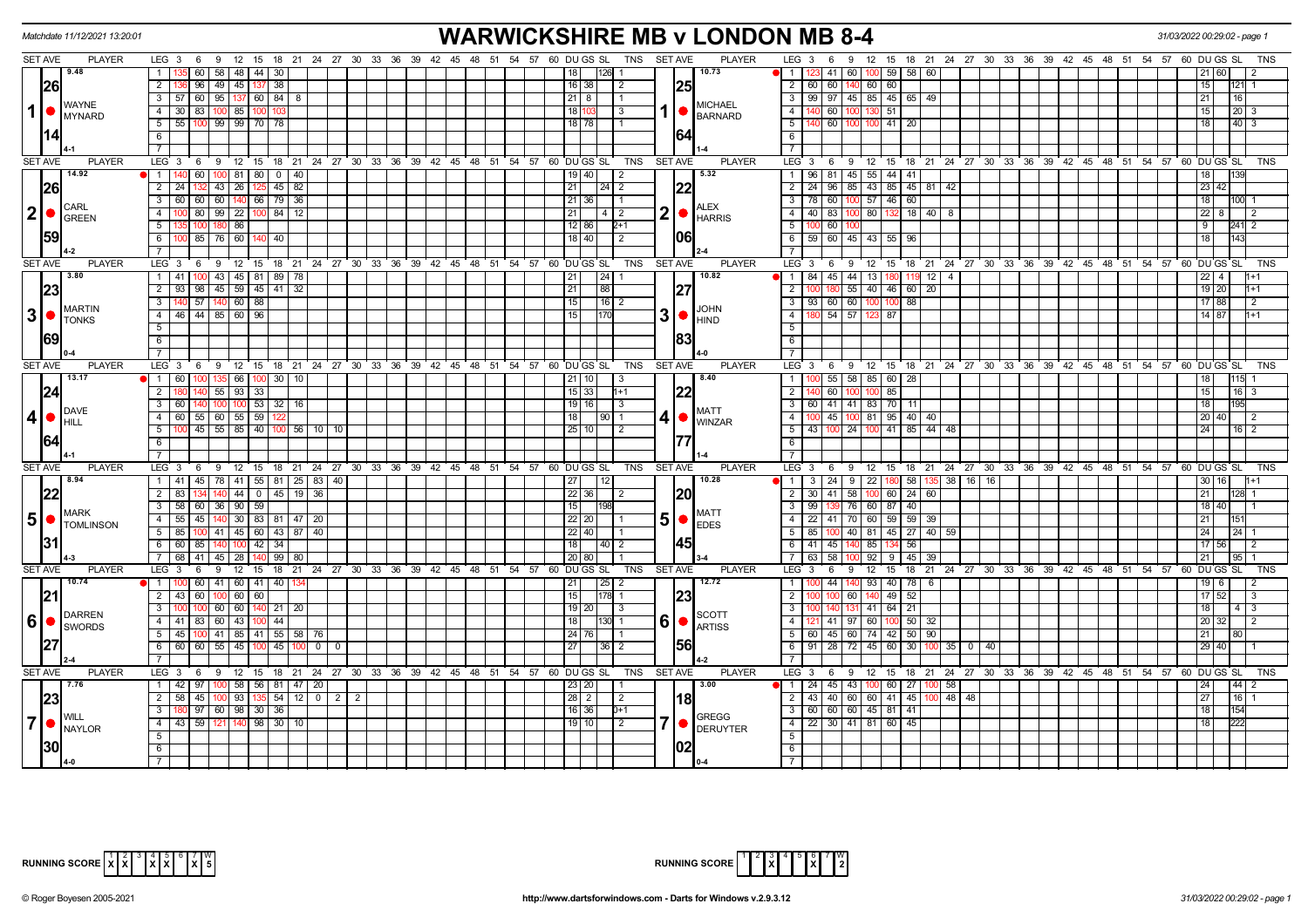|                |                    | Matchdate 11/12/2021 13:20:01                                  |                  |              |                |          |               |                                                            |          |                      |  |                        |  |                                                                             |                 |                  |                |            |                |      | <b>WARWICKSHIRE MB v LONDON MB 8-4</b>       |                           |                           |                                                    |                |                   |    |                             |  |         |  |                                                         |  |                       | 31/03/2022 00:29:09 - page 2 |                 |         |                 |                |
|----------------|--------------------|----------------------------------------------------------------|------------------|--------------|----------------|----------|---------------|------------------------------------------------------------|----------|----------------------|--|------------------------|--|-----------------------------------------------------------------------------|-----------------|------------------|----------------|------------|----------------|------|----------------------------------------------|---------------------------|---------------------------|----------------------------------------------------|----------------|-------------------|----|-----------------------------|--|---------|--|---------------------------------------------------------|--|-----------------------|------------------------------|-----------------|---------|-----------------|----------------|
|                | SET AVE            | <b>PLAYER</b>                                                  | $LEG_36$         |              | - 9            |          |               |                                                            |          |                      |  |                        |  | 12  15  18  21  24  27  30  33  36  39  42  45  48  51  54  57  60  DUGS SL |                 |                  |                | TNS        | <b>SET AVE</b> |      | <b>PLAYER</b>                                |                           | LEG <sub>3</sub>          | -6                                                 | 9              | 12                |    |                             |  |         |  | 15 18 21 24 27 30 33 36 39 42 45 48 51 54 57 60 DUGS SL |  |                       |                              |                 |         |                 | <b>TNS</b>     |
|                |                    | 15.31                                                          | <b>1</b> 1 81    |              | 60 I           | 100      | 78 I          | $46$   55                                                  |          |                      |  |                        |  |                                                                             |                 |                  |                |            |                |      | 15.72                                        |                           | 60                        |                                                    | 45             | $25 \mid 59$      |    | 72                          |  |         |  |                                                         |  |                       |                              |                 |         | 40              |                |
|                | $\vert$ 25 $\vert$ |                                                                | $\overline{2}$   | 30           |                |          |               | 96<br>60                                                   |          |                      |  |                        |  |                                                                             | 18 I            | 40               |                |            |                | 24   |                                              | $\overline{2}$            |                           | 55                                                 | -81            |                   | 25 | $85 \overline{\smash{)}30}$ |  |         |  |                                                         |  |                       |                              | 20              | 30      |                 | $\overline{2}$ |
|                |                    | TOM                                                            | $\mathbf{3}$     | 59           |                | 100      |               | $134$ 56 32 10 0                                           |          |                      |  |                        |  |                                                                             | 24              |                  | 10 3           |            |                |      | <b>DANNY</b>                                 | 3 <sup>1</sup>            | 45                        | 80                                                 | 30 I           |                   |    | $100$ 55 60 14 11           |  |         |  |                                                         |  |                       |                              |                 | 24 117  |                 | $\overline{2}$ |
|                |                    | $\mathbf{8}$ $\bullet$ $\mathbf{I}^\text{Tom}_{\text{MARTIN}}$ | 4                |              |                | 97       |               | $45 \mid 85 \mid 75$                                       |          |                      |  |                        |  |                                                                             |                 | 18   75          |                |            | 8 <sup>1</sup> |      | FAULKNER                                     | $\overline{4}$            | 35                        |                                                    |                | 44 60             |    | 97                          |  |         |  |                                                         |  |                       |                              |                 |         |                 |                |
|                |                    |                                                                | 5                |              |                |          |               | $22$   14                                                  |          |                      |  |                        |  |                                                                             |                 | 16   14          | $\overline{4}$ |            |                |      |                                              | -5 I                      | 45                        |                                                    |                |                   | 74 |                             |  |         |  |                                                         |  |                       |                              | 15              |         | 32   3          |                |
|                | 35                 |                                                                | 6                | 98           | $82 \mid 44$   |          |               | 137 43 87                                                  |          |                      |  |                        |  |                                                                             | 18 I            | l 10             |                |            |                | 1961 |                                              |                           |                           |                                                    | -55 I          |                   |    | 60 58 70 58                 |  |         |  |                                                         |  |                       |                              | 20              | 58      |                 | $\overline{2}$ |
|                |                    |                                                                |                  |              |                | 60       |               | 59   80                                                    |          |                      |  |                        |  |                                                                             |                 | 18 80            |                |            |                |      |                                              |                           |                           |                                                    | 59             | 85                | 47 |                             |  |         |  |                                                         |  |                       |                              | 15              |         | 90 <sub>1</sub> |                |
|                | <b>SET AVE</b>     | <b>PLAYER</b>                                                  | LEG <sub>3</sub> |              | -9             | 12       | 15            | 18                                                         |          | 21 24 27 30 33 36 39 |  | $42 \quad 45 \quad 48$ |  | 51 54 57 60 DUGS SL                                                         |                 |                  |                | <b>TNS</b> | <b>SET AVE</b> |      | <b>PLAYER</b>                                |                           | LEG <sub>3</sub>          |                                                    | -9             | 12                | 15 | 18                          |  |         |  | $21$ 24 27 30 33 36 39 42 45 48 51                      |  | $54$ $57$ 60 DU GS SL |                              |                 |         |                 | <b>TNS</b>     |
|                |                    | 10.55                                                          | 1   40           |              | 40   60        |          | 85   60       | 100                                                        |          |                      |  |                        |  |                                                                             | 18              | 1116             |                |            |                |      | 11.29                                        |                           |                           | 48                                                 |                |                   | 93 | $28 \mid 32$                |  |         |  |                                                         |  |                       |                              |                 | $19$ 32 |                 |                |
|                | 24                 |                                                                | $\overline{2}$   |              | 60             | 46       |               | 70   140   50                                              |          |                      |  |                        |  |                                                                             | 18 <sup>1</sup> |                  | $10$   2       |            |                | 127  |                                              | 2                         | 91                        | 81                                                 |                | $92$ 79           |    | 19                          |  |         |  |                                                         |  |                       |                              |                 | $17$ 19 |                 |                |
|                |                    | <b>DAVE</b>                                                    | 3                |              |                | 45       | 60 39         |                                                            |          |                      |  |                        |  |                                                                             | 15              | 132              | -2             |            |                |      | <b>WAYNE</b>                                 | 3                         |                           |                                                    | 83             | $81$ 87           |    | 10                          |  |         |  |                                                         |  |                       |                              |                 | 10      |                 |                |
| 9 <sup>1</sup> |                    | $\bullet$ HONEY                                                | $\overline{4}$   |              | -44 I          |          |               | 140 85 55 32 20                                            |          |                      |  |                        |  |                                                                             |                 | 20   20          | 2              |            | 9 <sup>1</sup> |      | <b>BROWN</b>                                 | $\overline{4}$            |                           | 80                                                 |                | 170 0             |    | 9                           |  |         |  |                                                         |  |                       |                              | 18              |         | $2 \mid 3$      |                |
|                |                    |                                                                | 5                | 45           | 45             |          |               | 81   47                                                    |          |                      |  |                        |  |                                                                             |                 |                  | 83 2           |            |                |      |                                              | 5                         | 93                        |                                                    | 60             | 92 41             |    | $59 \mid 56$                |  |         |  |                                                         |  |                       |                              |                 | 21 56   |                 |                |
|                | 31                 |                                                                | 6                |              |                |          |               |                                                            |          |                      |  |                        |  |                                                                             |                 |                  |                |            |                | 151  |                                              | 6                         |                           |                                                    |                |                   |    |                             |  |         |  |                                                         |  |                       |                              |                 |         |                 |                |
|                |                    |                                                                |                  |              |                |          |               |                                                            |          |                      |  |                        |  |                                                                             |                 |                  |                |            |                |      |                                              |                           |                           |                                                    |                |                   |    |                             |  |         |  |                                                         |  |                       |                              |                 |         |                 |                |
|                | <b>SET AVE</b>     | <b>PLAYER</b>                                                  | LEG <sub>3</sub> |              | -9<br>-6       |          | $12 \quad 15$ |                                                            |          |                      |  |                        |  | 18 21 24 27 30 33 36 39 42 45 48 51 54 57 60 DUGS SL                        |                 |                  |                | <b>TNS</b> | <b>SET AVE</b> |      | <b>PLAYER</b>                                |                           | $LEG \ 3$                 | -6                                                 | -9             | $12 \overline{ }$ | 15 |                             |  |         |  | 18 21 24 27 30 33 36 39 42 45 48 51 54 57 60 DUGS SL    |  |                       |                              |                 |         |                 | <b>TNS</b>     |
|                |                    | 9.35                                                           |                  |              | 82   81        |          |               | $100$ 98 40                                                |          |                      |  |                        |  |                                                                             |                 | 18 40            | 2              |            |                |      | 6.67                                         |                           |                           | 60                                                 | 60             | 43 50             |    |                             |  |         |  |                                                         |  |                       |                              | 15              |         | $1080+1$        |                |
|                | 26                 |                                                                | $\overline{2}$   |              | 60             |          |               | $147$ 20                                                   |          |                      |  |                        |  |                                                                             |                 | 16 20            | 3              |            |                | 21   |                                              | $\overline{2}$            | 45                        | 45 45 41 59                                        |                |                   |    |                             |  |         |  |                                                         |  |                       |                              | $\overline{18}$ |         | 166             |                |
|                |                    | MATTY                                                          | $\overline{3}$   |              |                |          |               | $85 \mid 57 \mid 41 \mid 55 \mid 90 \mid 42 \mid 6 \mid 4$ |          |                      |  |                        |  |                                                                             |                 | $25 \mid 4 \mid$ |                |            |                |      | <b>JOHN</b>                                  | $\overline{\phantom{a}3}$ |                           | $\overline{60}$ 60 $\overline{55}$ 140 47 28 57 38 |                |                   |    |                             |  |         |  |                                                         |  |                       |                              | 24              |         | 16              |                |
| <b>d</b>       |                    | <b>WASHBROOKE</b>                                              | $4 \mid 97$      |              | 60             | 100      |               | $54$ 140 50                                                |          |                      |  |                        |  |                                                                             |                 | $17$ 50          | 2              |            |                |      | $10o$ LOEBER                                 | $-4$                      | 22                        | 60                                                 | 125 122 45 55  |                   |    |                             |  |         |  |                                                         |  |                       |                              | 18              |         | $72$ 2          |                |
|                |                    |                                                                | 5 <sup>5</sup>   |              |                |          |               |                                                            |          |                      |  |                        |  |                                                                             |                 |                  |                |            |                |      |                                              | 5                         |                           |                                                    |                |                   |    |                             |  |         |  |                                                         |  |                       |                              |                 |         |                 |                |
|                | 137                |                                                                | 6                |              |                |          |               |                                                            |          |                      |  |                        |  |                                                                             |                 |                  |                |            |                | 89   |                                              | 6                         |                           |                                                    |                |                   |    |                             |  |         |  |                                                         |  |                       |                              |                 |         |                 |                |
|                |                    |                                                                |                  |              |                |          |               |                                                            |          |                      |  |                        |  |                                                                             |                 |                  |                |            |                |      |                                              |                           |                           |                                                    |                |                   |    |                             |  |         |  |                                                         |  |                       |                              |                 |         |                 |                |
|                | <b>SET AVE</b>     | <b>PLAYER</b>                                                  | LEG <sub>3</sub> |              | - 9<br>- 6     | 12       |               | $15 \quad 18$                                              |          | 21 24 27 30 33 36 39 |  | $42 \t 45 \t 48$       |  | 51 54 57 60 DU GS SL                                                        |                 |                  |                | <b>TNS</b> | <b>SET AVE</b> |      | <b>PLAYER</b>                                |                           | LEG <sub>3</sub>          | 6                                                  | - 9            | 12                | 15 |                             |  |         |  | 18 21 24 27 30 33 36 39 42 45 48 51                     |  | 54                    | 57 60 DU GS SL               |                 |         |                 | <b>TNS</b>     |
|                |                    | 5.40                                                           |                  | 45           | 60   60        |          |               | 60   140   28                                              |          |                      |  |                        |  |                                                                             |                 |                  |                |            |                |      | 10.31                                        |                           |                           |                                                    | 70   97        | 34 52             |    | 16 32                       |  |         |  |                                                         |  |                       |                              |                 | 32      |                 |                |
|                | 20                 |                                                                | $2 \mid 81$      |              | 44   81        |          |               | $100$ 100 79 0 16                                          |          |                      |  |                        |  |                                                                             |                 | 22 16            | $\overline{2}$ |            |                | 121  |                                              | $\overline{2}$            |                           | 60                                                 |                |                   |    | 44 60 57 40                 |  |         |  |                                                         |  |                       |                              | 21              |         | $40 \mid 2$     |                |
|                |                    | <b>MARK</b>                                                    | 3 I              |              |                |          |               | 85 48 81 60 60 41 46 75                                    |          |                      |  |                        |  |                                                                             | 24              | 5                |                |            |                |      | <b>DEAN</b>                                  | $\overline{3}$            |                           | 24 25 97 78 28 140 43 50 16                        |                |                   |    |                             |  |         |  |                                                         |  |                       |                              |                 | $26$ 16 |                 |                |
| ∣1∣            |                    | <b>CARTER</b>                                                  | 4 I              | 50           |                |          |               | 43 32 60 26 28 100 44 34 59                                |          |                      |  |                        |  |                                                                             | 30              |                  | 25             |            |                |      | <b>COUGHLAN</b>                              | $\overline{4}$            |                           | 85   28   48   60   21   47   100   104            |                |                   |    |                             |  | $0$   8 |  |                                                         |  |                       |                              |                 | $29$ 8  |                 | $\mathcal{P}$  |
|                |                    |                                                                | 5   41           |              | $100$ 92 54 96 |          |               |                                                            |          |                      |  |                        |  |                                                                             | 15              |                  | 1118           |            |                |      |                                              |                           | 5   40   140              |                                                    | 86 90 113      |                   |    | 32                          |  |         |  |                                                         |  |                       |                              |                 | $18$ 32 |                 |                |
|                | 63                 |                                                                | 6                |              |                |          |               |                                                            |          |                      |  |                        |  |                                                                             |                 |                  |                |            |                | 181  |                                              | 6                         |                           |                                                    |                |                   |    |                             |  |         |  |                                                         |  |                       |                              |                 |         |                 |                |
|                |                    |                                                                | $\overline{7}$   |              |                |          |               |                                                            |          |                      |  |                        |  |                                                                             |                 |                  |                |            |                |      |                                              | $\overline{7}$            |                           |                                                    |                |                   |    |                             |  |         |  |                                                         |  |                       |                              |                 |         |                 |                |
|                | <b>SET AVE</b>     | <b>PLAYER</b>                                                  | LEG <sub>3</sub> |              | - 6<br>- 9     |          |               |                                                            |          |                      |  |                        |  | 12 15 18 21 24 27 30 33 36 39 42 45 48 51 54 57 60 DUGS SL                  |                 |                  |                | TNS        | <b>SET AVE</b> |      | <b>PLAYER</b>                                |                           | LEG <sup>3</sup>          | -6                                                 | -9             | $12 \overline{ }$ |    |                             |  |         |  | 15 18 21 24 27 30 33 36 39 42 45 48 51 54 57 60 DUGS SL |  |                       |                              |                 |         |                 | <b>TNS</b>     |
|                |                    | 9.93                                                           | $\bullet$ 1 66   |              | -60 I          | 41<br>41 |               | $100$ 23                                                   | 96 34 40 |                      |  |                        |  |                                                                             |                 | 27   40          |                |            |                |      | 5.38                                         |                           |                           |                                                    |                |                   |    | $41$ 41 9                   |  |         |  |                                                         |  |                       |                              | 24              |         | 107             |                |
|                | 24                 |                                                                | 2                | $60 \mid 26$ |                |          |               | 140 88 87 84                                               |          |                      |  |                        |  |                                                                             | 18              |                  | 16 1           |            |                | I20l |                                              | 2 <sup>1</sup>            |                           |                                                    | 98 25          | 44 41             |    | $55$ 117                    |  |         |  |                                                         |  |                       |                              | 21              |         |                 | $\overline{2}$ |
|                |                    | KARL                                                           | 3                |              | 31 I           |          |               | $97$ 58 50 30 10                                           |          |                      |  |                        |  |                                                                             |                 | 23 10            | -2             |            |                |      | <b>DANNY</b>                                 | 3 I                       |                           | 26 96                                              | 41 96 56 46 63 |                   |    |                             |  |         |  |                                                         |  |                       |                              |                 |         | 77              |                |
|                |                    | $12 \bullet \vert_{\mathsf{REYNOLDS}}^{\mathsf{KARL}}$         | 4                |              |                |          |               | 58   87   140   47   19   16                               |          |                      |  |                        |  |                                                                             |                 | 19   16          | $\sqrt{2}$     |            |                |      | $12 \bullet  _{\text{BROWN}}^{\text{DANIN}}$ |                           | 4   93   24   44   58   7 |                                                    |                |                   |    | $100$   43                  |  |         |  |                                                         |  |                       |                              | 21              |         | 132             |                |
|                |                    |                                                                | 5 96 81          |              |                | 120      | 134 70        |                                                            |          |                      |  |                        |  |                                                                             |                 | 15   70          | 2              |            |                |      |                                              |                           | 5   57   81   70   100    |                                                    |                |                   |    |                             |  |         |  |                                                         |  |                       |                              | 12              |         | 193             |                |
|                | <b>40</b>          |                                                                | 6                |              |                |          |               |                                                            |          |                      |  |                        |  |                                                                             |                 |                  |                |            |                |      |                                              | - 6                       |                           |                                                    |                |                   |    |                             |  |         |  |                                                         |  |                       |                              |                 |         |                 |                |
|                |                    |                                                                | $7\overline{ }$  |              |                |          |               |                                                            |          |                      |  |                        |  |                                                                             |                 |                  |                |            |                |      |                                              |                           |                           |                                                    |                |                   |    |                             |  |         |  |                                                         |  |                       |                              |                 |         |                 |                |

| OP:<br>n 26.59                                                                 | lo <sub>P</sub> :<br>า Hind 27.8.                                                          |
|--------------------------------------------------------------------------------|--------------------------------------------------------------------------------------------|
| ∣1∥12∥W<br>1717 L<br><b>RUNNING SCORE X X X</b><br>IxIxI<br>IXI 8<br>1 A J A J | 11 12 W<br><b>RUNNING SCORE</b><br>lxl<br>1x I<br>.<br>$\mathbf{r}$<br>. .<br>$\mathbf{I}$ |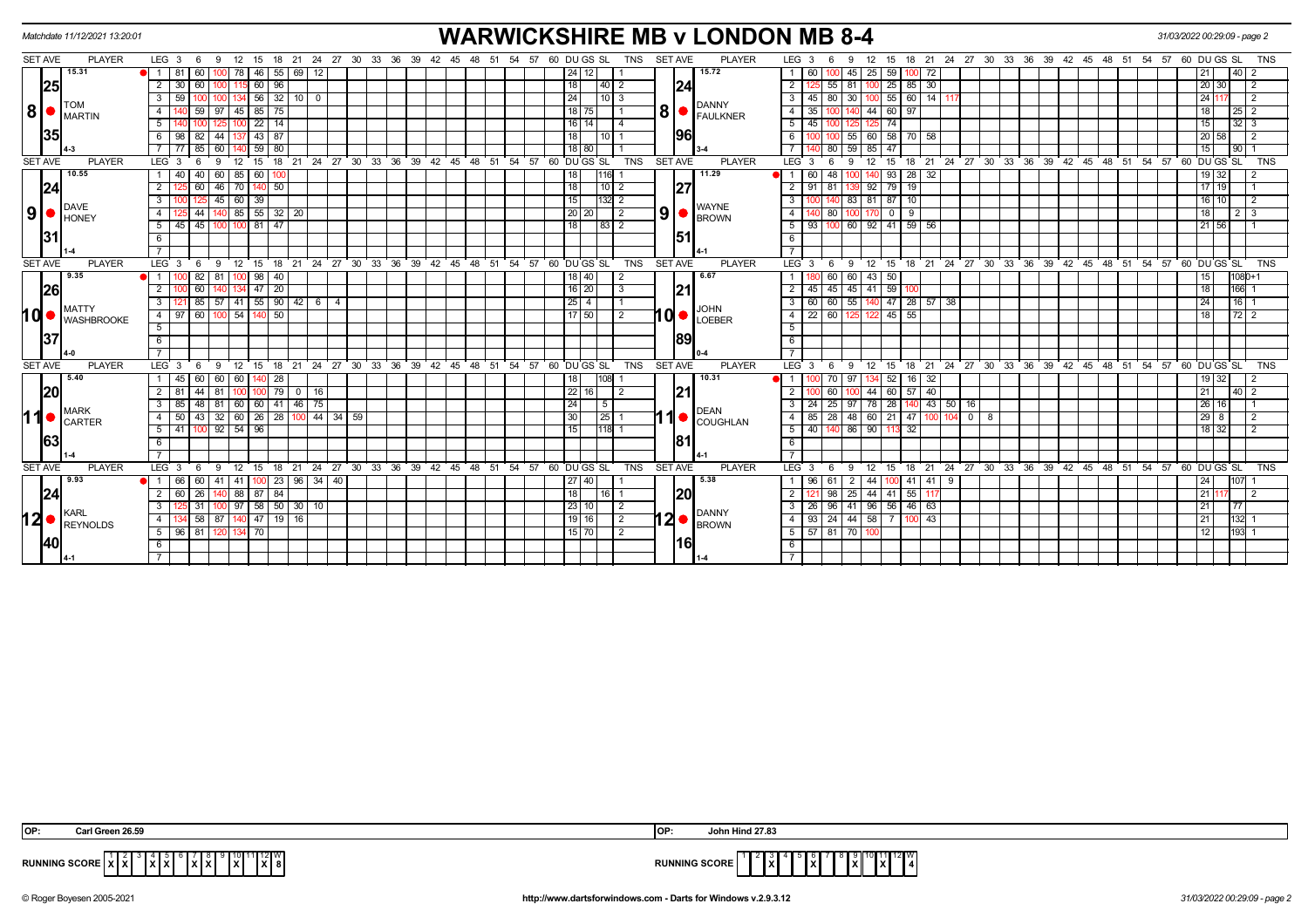| <b>WARWICKSHIRE MB</b> |     |              |             |            |             |            |             |            |      |     |             | <b>LONDON MB</b>      |     |                  |    |                |             |            |             |            |      |          |             |
|------------------------|-----|--------------|-------------|------------|-------------|------------|-------------|------------|------|-----|-------------|-----------------------|-----|------------------|----|----------------|-------------|------------|-------------|------------|------|----------|-------------|
| <b>PLAYER</b>          | W/L | <b>ILWON</b> | <b>LOST</b> | <b>AVE</b> | <b>TAVE</b> | <b>PTS</b> | <b>DRTS</b> | <b>TON</b> | TON+ | 180 | <b>TONS</b> | <b>IPLAYER</b>        | W/L | <b>LWON LOST</b> |    | <b>AVE</b>     | <b>TAVE</b> | <b>PTS</b> | <b>DRTS</b> | <b>TON</b> | TON+ | 180      | <b>TONS</b> |
| <b>Wayne Mynard</b>    |     |              |             | 26.14      | 9.48        | 2379       |             |            |      |     |             | l Michael Barnard     |     |                  |    | 25.64          |             | 2308       |             |            |      | 0        |             |
| Carl Green             |     |              |             | 26.59      | 14.92       | 2978       | 112         |            |      |     | $11+1$      | <b>Alex Harris</b>    |     |                  |    | 22.06          | 5.32        | 2383       | 108         |            |      | 0        |             |
| <b>Martin Tonks</b>    |     | $\Omega$     |             | 23.69      | 3.80        | 1706       |             |            |      |     |             | John Hind             |     |                  |    | 27.83          | 10.82       | 2004       | 72          |            |      | - 3      | $5 + 3$     |
| Dave Hill              |     |              |             | 24.64      |             | 2415       | 98          |            |      |     | $10 + 1$    | <b>Matt Winzar</b>    |     |                  |    | $22.7^{\circ}$ | 8.40        | 2163       |             |            |      | -0       |             |
| <b>Mark Tomlinson</b>  |     |              |             | 22.31      | 8.94        | 3257       | 146         |            |      |     |             | Matt Edes             |     |                  |    | 20.45          | 10.28       | 3109       | 52          |            |      |          | $7 + 1$     |
| Darren Swords          |     |              |             | 21.27      | 10.74       | 2637       | 124         |            |      |     |             | l Scott Artiss        |     |                  |    | 23.56          | 12.72       | 2922       | 124         |            |      | 0        |             |
| Will Naylor            |     |              |             | 23.30      | 7.76        | 2004       | 86          |            |      |     | $5+$        | <b>Gregg DeRuyter</b> |     |                  |    | 18.02          | 3.00        | 1568       | 87          |            |      | 0        |             |
| Tom Martin             |     |              |             | 25.35      | 15.31       | 3447       | 136         | 10         |      |     |             | l Danny Faulkner      |     |                  |    | 24.96          | 15.72       | 3320       | 133         |            |      | -0       |             |
| Dave Honey             |     |              |             | 24.31      | 10.55       | 2164       | 89          |            |      |     |             | Wavne Brown           |     |                  |    | $27.5^{\circ}$ | 11.29       | 2503       |             |            |      | $\Omega$ |             |
| Matty Washbrooke       |     |              |             | 26.37      | 9.35        | 2004       | /h.         |            |      |     |             | John Loeber           |     |                  |    | 21.89          | 6.67        | 1642       | $\sqrt{5}$  |            |      |          | $4+1$       |
| <b>Mark Carter</b>     |     |              |             | 20.63      | 5.40        | 2249       | 109         |            |      |     |             | Dean Coughlan         |     |                  |    | 21.81          | 10.31       | 2465       | 113         |            |      | - 0      |             |
| Karl Reynolds          |     |              |             | 24.40      | 9.93        | 2489       | 102         |            |      |     |             | Danny Brown           |     |                  |    | 20.16          | 5.38        | 1996       | 99          |            |      | $\Omega$ |             |
| <b>TOTALS</b>          |     | 36           |             | 23.96      | 0.00        | 29729      | 1241        |            |      |     | $97 + 3$    | <b>TOTALS</b>         |     |                  | วค | 22.91          | 0.00        | 28383      | 1239        | 70         |      |          | $89 + 5$    |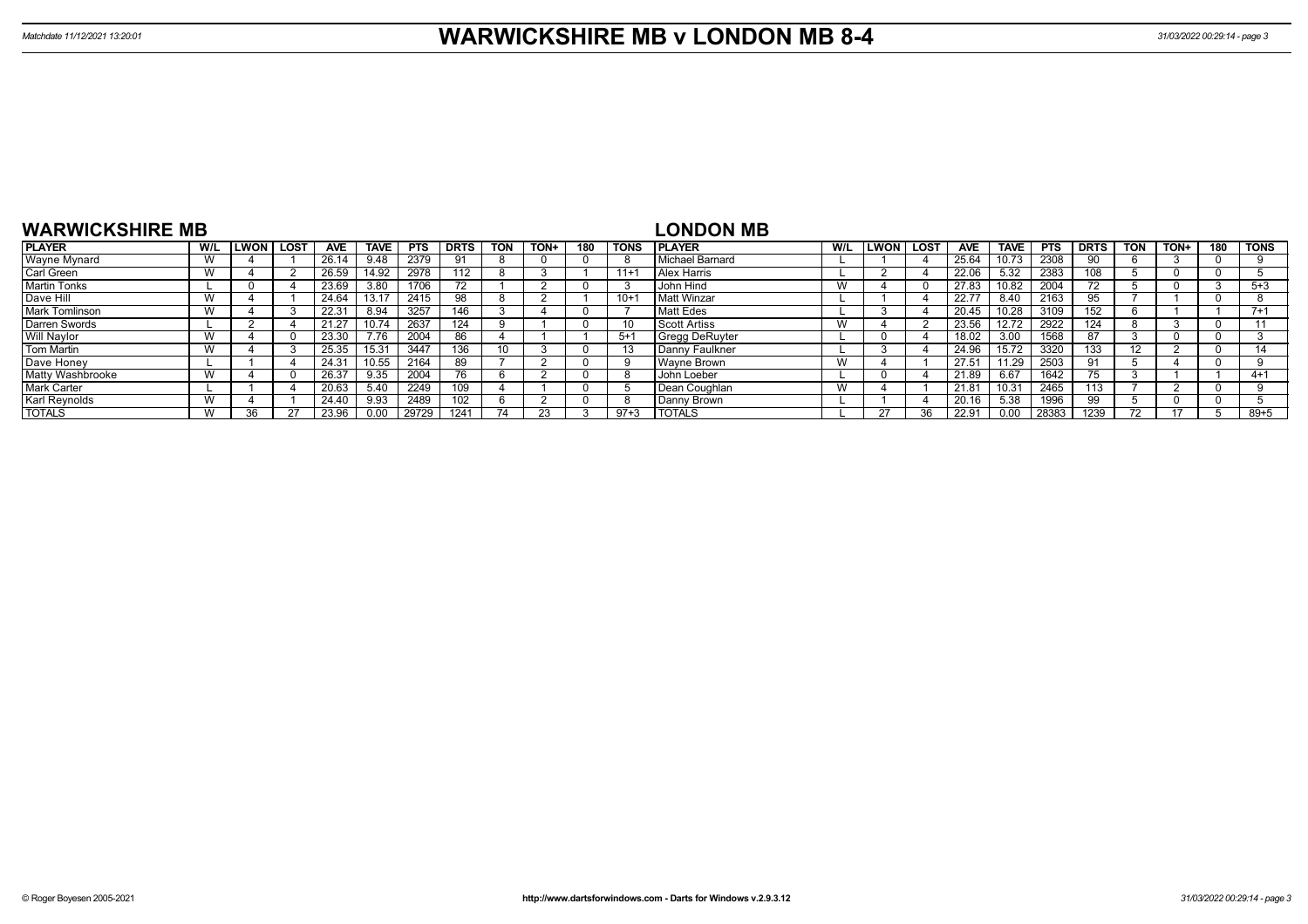|                | Matchdate 12/12/2021 10:48:27                      |                                              |        |                                                                                      |               |                                      |              |                 |             |                        |                |                                     |  |       |     |       |                                                     |                    |                         | <b>WARWICKSHIRE WA v LONDON WA 5-1</b> |                         |                                         |                |                                        |               |             |                |                                           |                  |                               |                |                                                  |    |            |    |    | 31/03/2022 00:28:51 - page 1 |                    |                 |            |
|----------------|----------------------------------------------------|----------------------------------------------|--------|--------------------------------------------------------------------------------------|---------------|--------------------------------------|--------------|-----------------|-------------|------------------------|----------------|-------------------------------------|--|-------|-----|-------|-----------------------------------------------------|--------------------|-------------------------|----------------------------------------|-------------------------|-----------------------------------------|----------------|----------------------------------------|---------------|-------------|----------------|-------------------------------------------|------------------|-------------------------------|----------------|--------------------------------------------------|----|------------|----|----|------------------------------|--------------------|-----------------|------------|
| <b>SET AVE</b> | <b>PLAYER</b>                                      | LEG $3 \quad 6$                              |        | 12<br>- 9                                                                            | - 15          |                                      | -21          | 24 27 30        |             | 33<br>-36              | 39             |                                     |  |       | -57 |       | 60 DU GS SL                                         | TNS                | <b>SET AVE</b>          | <b>PLAYER</b>                          | LEG 3                   |                                         |                |                                        | 15            | 18          | -21<br>- 24    | 27                                        | 30               | 33<br>36                      | 39             | 42                                               | 45 |            | 54 | 57 | 60 DU GS SL                  |                    |                 | TNS        |
|                | $ 23 $ <sup>5.77</sup>                             | $1 \mid 95$                                  | 68     | 87<br>121                                                                            | l 90          | 40                                   |              |                 |             |                        |                |                                     |  |       |     |       | $16 \overline{40}$                                  |                    |                         | 2.71                                   | 11                      | $60$   81                               |                | 22                                     | 39 60 60      |             |                |                                           |                  |                               |                |                                                  |    |            |    |    |                              |                    | 179             |            |
|                | Isue                                               | $\overline{2}$<br>60                         |        | $\sqrt{22}$ $\sqrt{28}$ $\sqrt{100}$ $\sqrt{23}$ $\sqrt{28}$ $\sqrt{64}$ $\sqrt{60}$ |               |                                      |              | 116             |             |                        |                |                                     |  |       |     | 27 11 |                                                     | $\overline{2}$     | 19                      | <b>TAMMY</b>                           | 2 <sup>1</sup>          |                                         |                | 60 41 58 25 25 80 41 131               |               |             |                |                                           |                  |                               |                |                                                  |    |            |    |    |                              | 24                 | 40              |            |
| 1              | <b>GULLIVER</b>                                    | $\mathbf{3}$                                 |        | $9$ 81 100 76 35 52 8                                                                |               |                                      |              |                 |             |                        |                |                                     |  |       |     |       | $22 \mid 8$                                         | 2                  |                         | <b>MACKENZIE</b>                       | 3 <sup>1</sup>          |                                         |                | 81   23   81   62   140   74   20   15 |               |             |                |                                           |                  |                               |                |                                                  |    |            |    |    |                              | 24                 | 511             |            |
|                | 12                                                 | $\overline{4}$                               |        |                                                                                      |               |                                      |              |                 |             |                        |                |                                     |  |       |     |       |                                                     |                    | 38                      |                                        | $\overline{4}$          |                                         |                |                                        |               |             |                |                                           |                  |                               |                |                                                  |    |            |    |    |                              |                    |                 |            |
|                |                                                    | 5                                            |        |                                                                                      |               |                                      |              |                 |             |                        |                |                                     |  |       |     |       |                                                     |                    |                         |                                        | 5                       |                                         |                |                                        |               |             |                |                                           |                  |                               |                |                                                  |    |            |    |    |                              |                    |                 |            |
| <b>SET AVE</b> | <b>PLAYER</b>                                      | LEG <sub>3</sub>                             | - 6    | - 9                                                                                  | $12 \quad 15$ |                                      |              |                 |             |                        |                |                                     |  |       |     |       | 18 21 24 27 30 33 36 39 42 45 48 51 54 57 60 DUGSSL | <b>TNS</b>         | <b>SET AVE</b>          | <b>PLAYER</b>                          | $LEG^3$ 3               |                                         | -9             | 12                                     | 15            |             | 18 21 24       |                                           |                  |                               |                | 27 30 33 36 39 42 45 48 51 54 57 60 DUGS SL      |    |            |    |    |                              |                    |                 | <b>TNS</b> |
|                | 2.00<br>16                                         | $\bullet$ 1 24                               | 55     | 80                                                                                   | 59 60         | 99                                   | $39$ 29      | 24              | 16          |                        |                |                                     |  |       |     | 30    |                                                     | 16                 |                         | 3.20                                   |                         | 81                                      | 26             | 81                                     |               |             |                | 60   45   33   35   0                     | $\vert 20 \vert$ |                               |                |                                                  |    |            |    |    |                              | 28 20              |                 |            |
|                |                                                    | 2<br>60                                      | 62     | 85                                                                                   | $45 \mid 41$  | 36                                   | $95 \mid 57$ | 10              |             | $0$ 0 6                | $\overline{4}$ |                                     |  |       |     |       | $\boxed{38}$ $\boxed{4}$                            |                    | 15                      |                                        | $\overline{2}$          |                                         | l 81           | 85<br>26                               |               |             |                | 76 70 71 0 24 0                           |                  | $\overline{0}$<br>6           | $\overline{0}$ |                                                  |    |            |    |    |                              | 39                 | $\overline{2}$  |            |
| $\mathbf{2}$   | <b>DONNA</b><br><b>PINCH</b>                       | 3 <sup>1</sup>                               | 43 81  | 85 77 25 40 45 85                                                                    |               |                                      |              | 20              |             |                        |                |                                     |  |       |     |       | 25 20                                               |                    | $\overline{\mathbf{2}}$ | <b>DEBRA</b><br><b>WATLING</b>         | 3                       | 81                                      | $\sqrt{40}$    | 11                                     | 60 100 61     |             | $41 \mid 65$   |                                           |                  |                               |                |                                                  |    |            |    |    |                              | 24                 | 42              |            |
|                | 103                                                | 4 84 81                                      |        | 100 <sup>1</sup>                                                                     |               | 30   100   47   39   10   0   0   10 |              |                 |             |                        |                |                                     |  |       |     |       | 31 10                                               | $\overline{2}$     | 65                      |                                        | $\overline{4}$          |                                         |                | 6 45 41 42 100 41 59 30 59 58 0        |               |             |                |                                           |                  |                               |                |                                                  |    |            |    |    |                              | 33                 | $\overline{20}$ |            |
|                |                                                    | 5 <sup>5</sup>                               |        |                                                                                      |               |                                      |              |                 |             |                        |                |                                     |  |       |     |       |                                                     |                    |                         |                                        | 5 <sup>7</sup>          |                                         |                |                                        |               |             |                |                                           |                  |                               |                |                                                  |    |            |    |    |                              |                    |                 |            |
| <b>SET AVE</b> | <b>PLAYER</b>                                      | LEG <sub>3</sub>                             | - 6    | 12<br>-9                                                                             | - 15          | 18                                   |              |                 |             |                        |                |                                     |  |       |     |       | 21 24 27 30 33 36 39 42 45 48 51 54 57 60 DUGS SL   | TNS                | <b>SET AVE</b>          | <b>PLAYER</b>                          | LEG <sub>3</sub>        |                                         |                | 12<br>9                                | 15            | 18          | 21 24          |                                           |                  |                               |                | 27 30 33 36 39 42 45 48 51 54 57 60 DUGS SL      |    |            |    |    |                              |                    |                 | <b>TNS</b> |
|                | 4.69                                               | 1   21                                       | 98     | 40<br>-81                                                                            | 58            | 23 <sub>1</sub>                      | $26 \mid 95$ | 39 <sup>1</sup> | -20         |                        |                |                                     |  |       |     |       | 28 20                                               |                    |                         | 4.40                                   |                         |                                         |                | 60                                     | 43            | 45          | 73             | 10<br>$^{\circ}$                          | I 6              |                               |                |                                                  |    |            |    |    |                              | 30                 |                 |            |
|                | 15                                                 | -26                                          |        | 84<br>45                                                                             |               |                                      | $38 \mid 20$ | 6               | $0 \mid 14$ |                        |                |                                     |  |       |     |       | $31 \mid 14$                                        |                    | 15                      |                                        |                         |                                         |                | 43<br>-81                              | 26            |             | $\sqrt{28}$    | $45$ 58 32                                |                  |                               |                |                                                  |    |            |    |    |                              | 30 <sup>°</sup>    | 40              |            |
| 3 <sup>1</sup> | $\overline{\phantom{a}}$ CHLOE<br><b>IMCKIVETT</b> | 3 I<br>-41                                   | - 38 I | 60 26 41                                                                             |               |                                      | 11 125 66    |                 |             |                        |                |                                     |  |       |     | 24    |                                                     | 93 1               | 3 <sup>1</sup>          | <b>MANDY</b><br>SOLOMONS               | 3 I                     | 26                                      |                | 43 66 45                               |               |             |                | 100 41 20 20                              |                  |                               |                |                                                  |    |            |    |    |                              | 26 20              |                 |            |
|                | 93                                                 | $\overline{4}$                               | 28     | 83 60 26 60 43 40 30                                                                 |               |                                      |              |                 |             | $0 8 0$                | $\overline{2}$ |                                     |  |       |     |       | $37 \mid 2$                                         |                    | <b>80</b>               |                                        | $\overline{4}$          | 60                                      | 26             |                                        |               |             |                |                                           |                  | 34 60 41 21 40 45 28 30 21 63 |                |                                                  |    |            |    |    |                              | 36 <sup>1</sup>    | 32              |            |
|                |                                                    | 5                                            |        |                                                                                      |               |                                      |              |                 |             |                        |                |                                     |  |       |     |       |                                                     |                    |                         |                                        | 5                       |                                         |                |                                        |               |             |                |                                           |                  |                               |                |                                                  |    |            |    |    |                              |                    |                 |            |
| <b>SET AVE</b> | <b>PLAYER</b>                                      | LEG <sub>3</sub>                             |        | 12                                                                                   | 15            | 18                                   | 21           | $24$ 27 30      |             | $33 \quad 36 \quad 39$ |                | $42 \quad 45 \quad 48 \quad 51$     |  | 54    | 57  |       | 60 DUGS SL                                          | <b>TNS</b>         | <b>SET AVE</b>          | <b>PLAYER</b>                          | LEG <sup>'</sup>        |                                         |                | 12                                     |               | 18          |                |                                           |                  |                               |                | 21 24 27 30 33 36 39 42 45 48 51 54 57 60 DUGSSL |    |            |    |    |                              |                    |                 | <b>TNS</b> |
|                | 6.57 ا                                             | 60                                           |        | 45                                                                                   | 83            |                                      | 47           |                 |             |                        |                |                                     |  |       |     |       | 20 47                                               |                    |                         | 3.00                                   |                         |                                         | 85             | 43                                     | 45 95 36      |             |                |                                           |                  |                               |                |                                                  |    |            |    |    |                              | 18                 | 116             |            |
|                | 21                                                 | 27<br>2 <sup>1</sup>                         | 28     | 57                                                                                   | 180   137     | $31 \mid 41$                         |              |                 |             |                        |                |                                     |  |       |     |       | 21 41                                               | $11+1$             | 20                      |                                        | $\overline{2}$          | $83 \mid 57$                            |                | 60<br>100                              |               | $100$ 69    | $\Omega$       |                                           |                  |                               |                |                                                  |    |            |    |    |                              | 21                 | $32 \mid 2$     |            |
| 4              | NATALIE<br>GILBERT                                 | 96<br>3 I                                    |        | 60                                                                                   |               | $11 \ 60 \ 96 \ 20 \ 48$             |              | $0$ 10          |             |                        |                |                                     |  |       |     |       | 30 10                                               |                    | 4                       | <b>STEPH</b><br><b>STUTLEY</b>         | 3                       |                                         | $60$ 55 $26$   |                                        |               |             |                | 60 100 46 60 62 77                        |                  |                               |                |                                                  |    |            |    |    |                              | 27                 | 5 <sup>1</sup>  |            |
|                | 17                                                 | $\overline{4}$                               |        |                                                                                      |               |                                      |              |                 |             |                        |                |                                     |  |       |     |       |                                                     |                    | 45                      |                                        | $\overline{4}$          |                                         |                |                                        |               |             |                |                                           |                  |                               |                |                                                  |    |            |    |    |                              |                    |                 |            |
|                |                                                    | -5                                           |        |                                                                                      |               |                                      |              |                 |             |                        |                |                                     |  |       |     |       |                                                     |                    |                         |                                        | 5 <sup>5</sup>          |                                         |                |                                        |               |             |                |                                           |                  |                               |                |                                                  |    |            |    |    |                              |                    |                 |            |
| <b>SET AVE</b> | <b>PLAYER</b>                                      | LEG <sub>3</sub>                             | -6     | 12<br>9                                                                              | 15            |                                      |              |                 |             |                        |                | 18 21 24 27 30 33 36 39 42 45 48 51 |  | 54    | 57  |       | 60 DU GS SL                                         | <b>TNS</b>         | <b>SET AVE</b>          | <b>PLAYER</b>                          | LEG <sup>'</sup>        | -3                                      | -9             | 12                                     | 15            |             |                |                                           |                  |                               |                | 18 21 24 27 30 33 36 39 42 45                    |    | $48$ 51 54 |    |    | 57 60 DU GS SL               |                    |                 | <b>TNS</b> |
|                | 6.58                                               | 60                                           | 45     | 1001                                                                                 |               | 38                                   |              |                 |             |                        |                |                                     |  |       |     |       | $17 \mid 38$                                        |                    |                         | 1.00                                   |                         | 41                                      | 60             | 21                                     | 41 24 100     |             |                |                                           |                  |                               |                |                                                  |    |            |    |    |                              | 18                 | 214             |            |
|                | 24                                                 | $\overline{2}$                               | 60 I   | 81 100 40 60 40 20                                                                   |               |                                      |              |                 |             |                        |                |                                     |  |       |     |       | 22 20                                               | 2                  | 20                      |                                        | $\overline{2}$          |                                         |                | 83 55 60 45 60 80 97                   |               |             |                |                                           |                  |                               |                |                                                  |    |            |    |    |                              | 21                 | 21              |            |
| 5              | <b>TAMMY</b><br>MONTGOMERY                         | $3   60   26   45   60   100   80   94   36$ |        |                                                                                      |               |                                      |              |                 |             |                        |                |                                     |  |       |     |       | 23 36                                               |                    | 5 <sup>1</sup>          | <b>JOANNE</b><br><b>DEAMER</b>         | $\overline{\mathbf{3}}$ |                                         | $60$   22   81 |                                        |               |             | 95 85 68 49 36 |                                           |                  |                               |                |                                                  |    |            |    |    |                              | 24                 |                 |            |
|                |                                                    | $\overline{4}$                               |        |                                                                                      |               |                                      |              |                 |             |                        |                |                                     |  |       |     |       |                                                     |                    | 105                     |                                        | $\overline{4}$          |                                         |                |                                        |               |             |                |                                           |                  |                               |                |                                                  |    |            |    |    |                              |                    |                 |            |
|                | 24                                                 | 5                                            |        |                                                                                      |               |                                      |              |                 |             |                        |                |                                     |  |       |     |       |                                                     |                    |                         |                                        | 5                       |                                         |                |                                        |               |             |                |                                           |                  |                               |                |                                                  |    |            |    |    |                              |                    |                 |            |
| <b>SET AVE</b> | <b>PLAYER</b>                                      | LEG <sup>3</sup>                             | - 6    | 12<br>-9                                                                             | - 15          | 18                                   |              |                 |             |                        |                | 21 24 27 30 33 36 39 42 45 48 51    |  | 54 57 |     |       | 60 DU GS SL                                         | <b>TNS</b>         | <b>SET AVE</b>          | <b>PLAYER</b>                          |                         | LEG 3                                   |                | 12<br>9                                | $^{\circ}$ 15 |             | 18 21 24       |                                           |                  |                               |                | 27 30 33 36 39 42 45 48 51 54                    |    |            |    | 57 | 60 DU GS SL                  |                    |                 | <b>TNS</b> |
|                | 6.44                                               | $\bullet$ 1 22                               | 45     | 45   29   85   41   45   101   58   30                                               |               |                                      |              |                 |             |                        |                |                                     |  |       |     |       | 28 30                                               |                    |                         | 6.02                                   |                         | -41                                     |                | 52                                     |               |             |                | 40 85 60 44 54 72                         |                  |                               |                |                                                  |    |            |    |    |                              | 27                 | 12              |            |
|                | 19                                                 | $2 \mid 81$                                  | 60     | 41<br>1001                                                                           |               | 39                                   |              |                 |             |                        |                |                                     |  |       |     | 18    |                                                     | $\vert 80 \vert 2$ | <b>20</b>               |                                        | $\overline{2}$          | 45                                      | 140 64         |                                        |               | 28 81 87 56 |                |                                           |                  |                               |                |                                                  |    |            |    |    |                              | $21 \overline{56}$ |                 |            |
| 6              | ANGELA<br>JONES                                    | 3 <sup>1</sup><br>43                         | l 60 l | 67 66 120 57 63 9 0 16                                                               |               |                                      |              |                 |             |                        |                |                                     |  |       |     |       | 29 16                                               |                    | 6                       | JULIANE<br><b>BIRCHILL</b>             | 3 <sup>1</sup>          | 85                                      |                | 1221                                   |               |             |                | $60 \mid 54 \mid 35 \mid 3 \mid 0 \mid 0$ |                  |                               |                |                                                  |    |            |    |    |                              | 27                 | 2 2             |            |
|                | 00                                                 | 4 81                                         | 60     | 123 45 45 40 55 32                                                                   |               |                                      |              |                 |             |                        |                |                                     |  |       |     | 24    |                                                     | $\vert 20 \vert$ 1 |                         |                                        | $\overline{4}$          |                                         |                | 60 100 60 30 41 81 59 30 40            |               |             |                |                                           |                  |                               |                |                                                  |    |            |    |    |                              | 27 40              |                 |            |
|                |                                                    | $5 \mid 41$                                  |        | 45   24   61   66   39                                                               |               |                                      |              |                 |             |                        |                |                                     |  |       |     | 21    |                                                     | $ 125 $ 1          | $125$ <sub>3-2</sub>    |                                        |                         | $5$   85   83   45   100   85   47   56 |                |                                        |               |             |                |                                           |                  |                               |                |                                                  |    |            |    |    |                              | 21 56              |                 |            |
|                |                                                    |                                              |        |                                                                                      |               |                                      |              |                 |             |                        |                |                                     |  |       |     |       |                                                     |                    |                         |                                        |                         |                                         |                |                                        |               |             |                |                                           |                  |                               |                |                                                  |    |            |    |    |                              |                    |                 |            |

| IOP: | v 24.24<br>w Montgomery. | OP: | Birchill 20.25<br>Julia <sup>r</sup> |
|------|--------------------------|-----|--------------------------------------|

 $\mathbb{S}^{\mathsf{w}}$ 

**RUNNING SCORE**  $\begin{bmatrix} 1 & 2 & 3 & 4 & 5 \ X & X & X & X \end{bmatrix}$ 

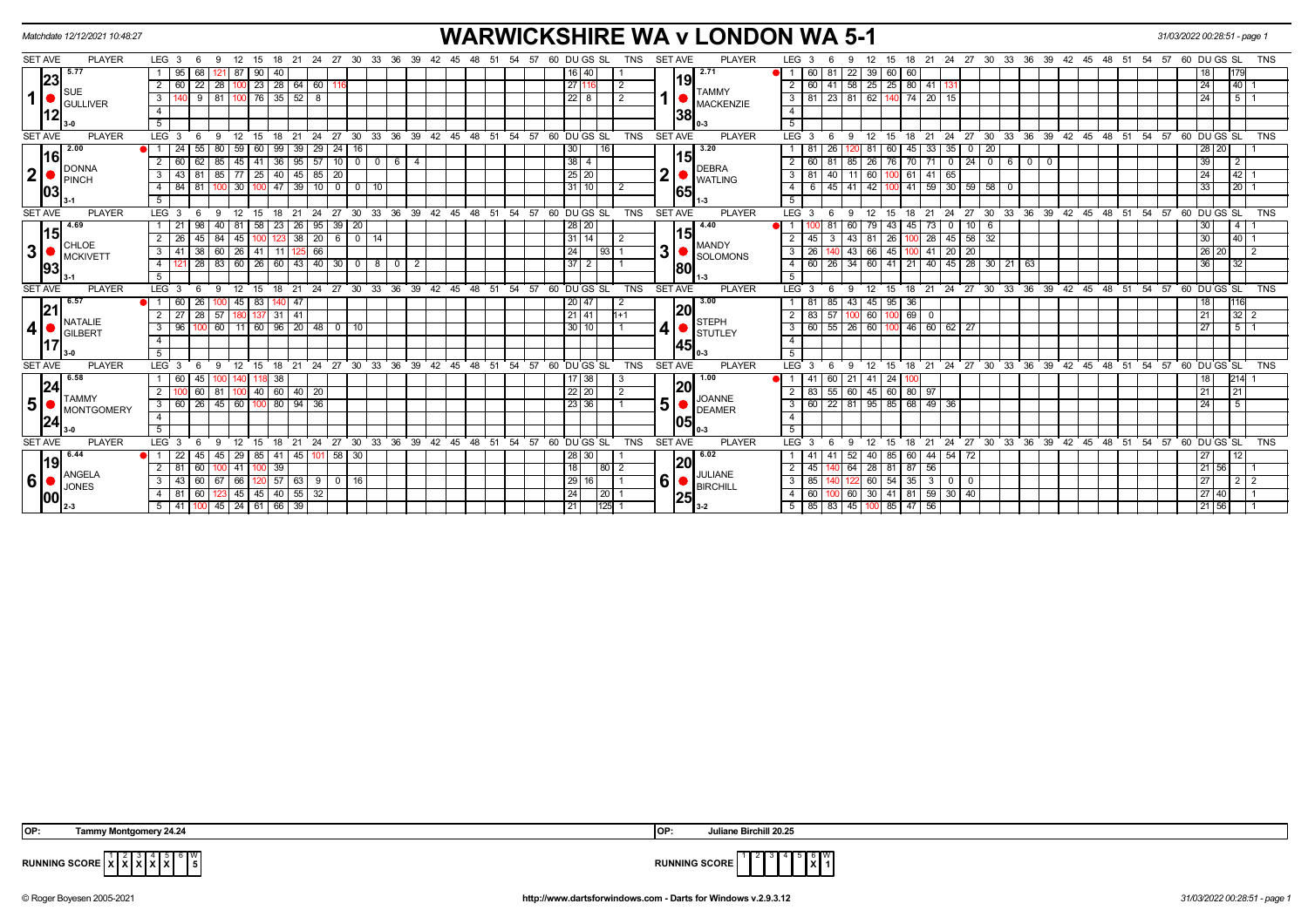| <b>WARWICKSHIRE WA</b>  |     |      |             |            |      |            |      |            |      |     |       | <b>LONDON WA</b>      |     |      |             |            |             |            |             |     |      |     |      |
|-------------------------|-----|------|-------------|------------|------|------------|------|------------|------|-----|-------|-----------------------|-----|------|-------------|------------|-------------|------------|-------------|-----|------|-----|------|
| <b>PLAYER</b>           | W/L | LWON | <b>LOST</b> | <b>AVE</b> | TAVE | <b>PTS</b> | DRTS | <b>TON</b> | TON+ | 180 | TONS  | <b>PLAYER</b>         | W/L | LWON | <b>LOST</b> | <b>AVE</b> | <b>TAVE</b> | <b>PTS</b> | <b>DRTS</b> | TON | TON+ | 180 | TONS |
| Sue Gulliver            |     |      |             | 23.12      | 5.77 | 1503       |      |            |      |     |       | Tammy Mackenzie       |     |      |             | 19.38      | 2.71        | 1279       |             |     |      |     |      |
| Donna Pinch             |     |      |             |            | 2.00 | 1988       | 124  |            |      |     |       | Debra Watling         |     |      |             | 15.65      | 3.20        | 1940       | 124         |     |      |     |      |
| <b>Chloe McKivett</b>   |     |      |             | 5.93،      | 4.69 | 191'       | 120  |            |      |     |       | <b>Mandy Solomons</b> |     |      |             | 15.80      | 4.40        | 1928       | 122         |     |      |     |      |
| <b>Natalie Gilbert</b>  |     |      |             | 21.1       | 6.57 | 1503       |      |            |      |     | $4+$  | Steph Stutley         |     |      |             | 20.45      | 3.00        | 1350       |             |     |      |     |      |
| <b>Tammy Montgomery</b> |     |      |             | 24.24      | 6.58 | 1503       |      |            |      |     |       | I Joanne Deamer       |     |      |             | 20.05      | 1.00        | 1263       |             |     |      |     |      |
| Angela Jones            |     |      |             | 19.00      | 6.44 | 2280       | 120  |            |      |     |       | Juliane Birchill      | v v |      |             | 20.25      | 6.02        | 2491       | 123         |     |      |     |      |
| <b>TOTALS</b>           |     |      |             |            | 0.00 | 10688      | -562 |            |      |     | $27+$ | <b>TOTALS</b>         |     |      |             |            | 0.00        | 1025       | 564         |     |      |     |      |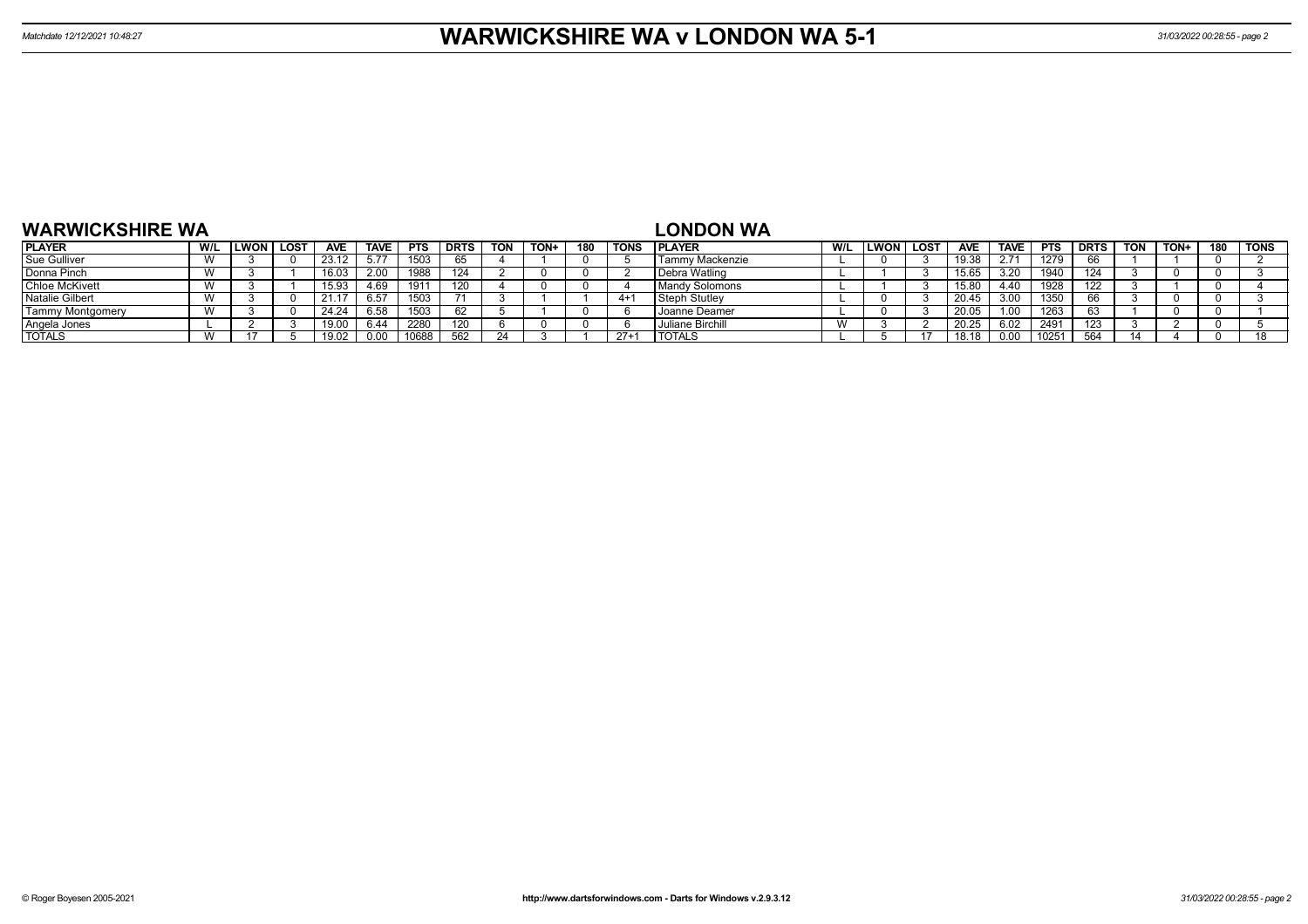| <b>SET AVE</b> | <b>PLAYER</b><br>2.40         |                              |                             |                                                                           |                         |                |                          |             |                   |       |                                        |    |     |          |                       |            |                         | <b>WARWICKSHIRE WB v LONDON WB 2-4</b> |                         |                  |                                            |                           |          |                                                                       |                   |                               |                         |       |            |         |                                          |                    | 31/03/2022 00:29:23 - page 1 |                    |                 |            |
|----------------|-------------------------------|------------------------------|-----------------------------|---------------------------------------------------------------------------|-------------------------|----------------|--------------------------|-------------|-------------------|-------|----------------------------------------|----|-----|----------|-----------------------|------------|-------------------------|----------------------------------------|-------------------------|------------------|--------------------------------------------|---------------------------|----------|-----------------------------------------------------------------------|-------------------|-------------------------------|-------------------------|-------|------------|---------|------------------------------------------|--------------------|------------------------------|--------------------|-----------------|------------|
|                |                               | LEG 3                        | - 6                         | 9<br>12 15                                                                |                         |                | 18 21 24 27 30 33 36 39  |             |                   |       | 42 45 48                               |    | -51 | 54 57    | 60 DU GS SL           | TNS        | <b>SET AVE</b>          | <b>PLAYER</b>                          | LEG <sub>3</sub>        |                  | 12<br>9                                    | 15                        |          | 18  21  24  27  30  33  36  39  42  45  48  51  54  57  60  DU GS  SL |                   |                               |                         |       |            |         |                                          |                    |                              |                    |                 | TNS        |
|                |                               | 66                           | 33                          | 29<br>45   28                                                             | 11 I                    | $100$ 25       | 21                       | 64 31       |                   |       |                                        |    |     |          | 33 <br>  48           |            |                         | 3.10                                   | 83<br>$\overline{1}$    | 85               | 60 I                                       | 41                        |          | 60 70 94 0 6                                                          |                   | $\mathbf 0$<br>0 <sup>1</sup> | -2                      |       |            |         |                                          |                    |                              | $36 \mid 2$        |                 |            |
| 16             |                               | $\overline{2}$<br>-37        | 97                          | 93<br>$11 \mid 38 \mid$                                                   |                         | $29$ 22 30     |                          |             |                   |       |                                        |    |     |          | 24<br>144             |            | 9                       |                                        | $\overline{2}$          | $\vert 30 \vert$ | 70                                         | 85 55 94 64 24            |          |                                                                       |                   |                               |                         |       |            |         |                                          |                    |                              | $23 \mid 24$       |                 |            |
|                | <b>DENISE</b><br><b>KEYTE</b> | 26<br>3 I                    |                             | 60 66 65 140                                                              |                         |                |                          |             |                   |       |                                        |    |     |          | 15                    | 144  1     |                         | <b>CARLY</b><br><b>TOWNSEND</b>        | $\overline{\mathbf{3}}$ | 140 60 60        |                                            | 45 26 170                 |          |                                                                       |                   |                               |                         |       |            |         |                                          |                    |                              | 18 170             |                 |            |
| 121            |                               | $\overline{4}$               |                             |                                                                           |                         |                |                          |             |                   |       |                                        |    |     |          |                       |            | 52                      |                                        | $\overline{4}$          |                  |                                            |                           |          |                                                                       |                   |                               |                         |       |            |         |                                          |                    |                              |                    |                 |            |
|                |                               | 5                            |                             |                                                                           |                         |                |                          |             |                   |       |                                        |    |     |          |                       |            |                         |                                        | $\overline{5}$          |                  |                                            |                           |          |                                                                       |                   |                               |                         |       |            |         |                                          |                    |                              |                    |                 |            |
| <b>SET AVE</b> | <b>PLAYER</b>                 | LEG <sub>3</sub>             | - 6                         | 12 15<br>-9                                                               | 18                      |                |                          |             |                   |       | 21 24 27 30 33 36 39 42 45 48 51 54 57 |    |     |          | 60 DU GS SL           | <b>TNS</b> | <b>SET AVE</b>          | <b>PLAYER</b>                          | $LEG^{\cdot}$ 3         |                  | -9<br>12                                   | - 15                      |          | 18 21 24 27 30 33 36 39 42 45 48 51 54 57 60 DUGS SL                  |                   |                               |                         |       |            |         |                                          |                    |                              |                    |                 | <b>TNS</b> |
| 16             | 2.57                          | $\bullet$ ii                 |                             | 87<br>45                                                                  | 45<br>l 54              | 31   5         |                          |             |                   |       |                                        |    |     |          | 27<br>32 I            |            | 19                      | 7.38                                   |                         |                  | 45                                         | 60                        | 60       |                                                                       | -8                |                               |                         |       |            |         |                                          |                    |                              | $25 \quad 8$       |                 |            |
|                | LUCY                          | $\overline{2}$<br>60         |                             | $92$ 21<br>11 <sup>1</sup>                                                | 30                      | $125$ 49       | $\overline{0}$           | -32         |                   |       |                                        |    |     |          | 28 32                 |            |                         | <b>JOANNE</b>                          | $\overline{2}$          | 60               | 30                                         | 45<br>45                  |          | 45 81 32 23 30                                                        |                   |                               |                         |       |            |         |                                          |                    |                              | 30 <sup>°</sup>    | 10 <sup>1</sup> |            |
| $\mathbf{2}$   | <b>KEYTE</b>                  | 3 <sup>1</sup>               | 85                          | $43 \mid 55 \mid 65 \mid$                                                 |                         | $85$   24   31 |                          |             |                   |       |                                        |    |     |          | 24<br>72              |            | $\overline{\mathbf{2}}$ | <b>DEAMER</b>                          | $\overline{\mathbf{3}}$ | $-41$            | 45                                         | 36 60 59 60               |          | 20                                                                    |                   |                               |                         |       |            |         |                                          |                    |                              | 22 20              |                 | $D+1$      |
| 170            |                               | 4 30                         | 35                          | $35 \mid 37 \mid 45 \mid$                                                 |                         | 85 17 37       |                          |             |                   |       |                                        |    |     |          | 24<br>180             |            | 36                      |                                        | $\overline{4}$          | 60 60            | 60                                         | $11 \overline{45}$        |          | 140                                                                   | $0$   25          |                               |                         |       |            |         |                                          |                    |                              | 26 25              |                 |            |
|                |                               | -5                           |                             |                                                                           |                         |                |                          |             |                   |       |                                        |    |     |          |                       |            |                         |                                        | 5 <sup>5</sup>          |                  |                                            |                           |          |                                                                       |                   |                               |                         |       |            |         |                                          |                    |                              |                    |                 |            |
| <b>SET AVE</b> | <b>PLAYER</b>                 | LEG <sub>3</sub>             | - 6                         | 12<br>-9                                                                  | - 15<br>18              | 21             | 24                       |             |                   |       | 27 30 33 36 39 42 45 48 51             |    |     | 54 57    | 60 DU GS SL           | <b>TNS</b> | <b>SET AVE</b>          | <b>PLAYER</b>                          | $LEG_3$                 |                  | 12<br>-9                                   | 15                        | 18       | 24<br>21                                                              | 27                |                               | 30 33 36 39 42 45 48 51 |       |            |         |                                          | 54 57 60 DU GS SL  |                              |                    |                 | <b>TNS</b> |
|                | 2.25                          |                              |                             | 60<br>28                                                                  | 80<br>41                | 43             | 55<br>69                 |             |                   |       |                                        |    |     |          | 27<br>32              |            |                         | 3.35                                   |                         |                  |                                            | 83<br>60 I                | 18       | 40<br>0 <sup>1</sup>                                                  | $\mathbf{0}$      | 20                            |                         |       |            |         |                                          |                    |                              | 28 20              |                 |            |
| 14             | <b>CAROLINE</b>               | $\overline{2}$               |                             | 45<br>25   85                                                             | 11 <sup>1</sup>         | 83 45          | 68                       | $0 9$       | -4                |       |                                        |    |     |          | $34 \mid 4$           |            | 141                     | <b>DEE</b>                             | 21                      | 60               | 48                                         | 83<br>24                  | 39       | 81                                                                    | 33   55   37   16 |                               |                         |       |            |         |                                          |                    |                              | 33                 |                 |            |
| $\mathbf{3}$   | PIKE                          | 3                            | 45                          | 45                                                                        | 45<br>83                | 84             | 50<br>11                 | $\mathbf 0$ | 0 1 0             | $0$ 0 |                                        |    |     |          | 42                    | 211        | 3 <sup>1</sup>          | <b>BELCHER</b>                         | $\overline{3}$          | 45               | 53                                         | 85<br>43                  |          | 41                                                                    | $98$   42   40    | $\mathbf{0}$                  | $^{\circ}$              | $0$ 0 | $\vert$ 10 |         |                                          |                    |                              | 45 10              |                 |            |
| 87             |                               | $4 \overline{60}$            | $41 \overline{\smash{)}81}$ | $60$ 55                                                                   | 42                      | $32 \mid 44$   | 70                       | $8 \mid 8$  |                   |       |                                        |    |     |          | $31 \mid 8$           |            | 166l                    |                                        | $\overline{4}$          |                  | 26                                         | 45 81                     | 22       | 82<br>32                                                              | $\mathbf 0$       | $\overline{0}$                |                         |       |            |         |                                          |                    |                              | 30 <sub>1</sub>    | $\overline{38}$ |            |
|                | l 2-3                         | 5 I                          |                             | 55   28   36   47   45   85   41   81   27                                |                         |                |                          | 24          |                   |       |                                        |    |     |          | 30<br>$\overline{32}$ |            |                         |                                        | 5                       | 39   81   41     |                                            | 60 I                      |          | 4 85 26 37 36 52 40                                                   |                   |                               |                         |       |            |         |                                          |                    |                              | $32 \mid 40$       |                 |            |
| <b>SET AVE</b> | <b>PLAYER</b>                 | LEG <sub>3</sub>             |                             | 12                                                                        | 18<br>15                | 21             | $^{\degree}$ 24          |             |                   |       | 27 30 33 36 39 42 45 48 51 54 57       |    |     |          | 60 DUGS SL            | <b>TNS</b> | SET AVE                 | <b>PLAYER</b>                          | $LEG^{\prime}$ 3        |                  | 12                                         | 15                        | 21<br>18 | 24                                                                    | 27                |                               |                         |       |            |         | 30 33 36 39 42 45 48 51 54 57 60 DUGS SL |                    |                              |                    |                 | <b>TNS</b> |
| 117            | 2.40                          | -28<br>$\blacksquare$        | 26                          | 85<br>28 40                                                               |                         | $26 \mid 60$   |                          |             |                   |       |                                        |    |     |          | 21<br><b>208</b>      |            | 19l                     | 5.40                                   | -81                     |                  | 41                                         | $99 \ 41$                 | 67       | -32                                                                   |                   |                               |                         |       |            |         |                                          |                    |                              | $21 \overline{32}$ |                 |            |
|                | NINA                          | $\overline{2}$               |                             | 40<br>60 60                                                               |                         | $60$ 50        |                          |             |                   |       |                                        |    |     |          | 21<br>50 <sup>1</sup> |            |                         | <b>TAMMY</b>                           | 2<br>60                 | 60               | 81                                         | 42 I                      |          | 32   86   40                                                          |                   |                               |                         |       |            |         |                                          |                    |                              | 22 40              |                 |            |
| 4              | <b>B</b> OLT                  | 40<br>3                      | 25                          | 43 I                                                                      | 41<br>II 45 I           | $9 \mid 60$    | 58                       | 40          |                   |       |                                        |    |     |          | 29 40                 |            |                         | <b>MACKENZIE</b>                       | 3<br>43                 |                  | 60                                         | 41 60 55                  |          |                                                                       | $10$ 0            |                               |                         |       |            |         |                                          |                    |                              | 27                 | 32 <sub>1</sub> |            |
| 73             |                               | $\overline{4}$<br>70         | - 26 I                      | 60   26   60                                                              | $\sqrt{60}$             | $40 \mid 59$   | 92                       |             |                   |       |                                        |    |     |          | 27<br>8               |            | 92                      |                                        | $\overline{4}$<br>41    | 43               | 22                                         | 59                        | $100$ 26 | 40 60 74 36                                                           |                   |                               |                         |       |            |         |                                          |                    |                              | 29 36              |                 |            |
|                |                               | 5                            |                             |                                                                           |                         |                |                          |             |                   |       |                                        |    |     |          |                       |            |                         |                                        | 5 <sup>5</sup>          |                  |                                            |                           |          |                                                                       |                   |                               |                         |       |            |         |                                          |                    |                              |                    |                 |            |
| <b>SET AVE</b> | <b>PLAYER</b>                 | LEG <sub>3</sub>             |                             |                                                                           |                         |                | 24<br>27                 | 30          | 33<br>36          | 39    | $42^{\circ}$<br>45                     | 48 | 51  | 54<br>57 | 60 DU GS SL           | <b>TNS</b> | <b>SET AVE</b>          | <b>PLAYER</b>                          | LEG <sup>'</sup>        |                  |                                            |                           | 21<br>18 | 24                                                                    | 27                | 30<br>$33^\circ$              | 36                      |       | 39 42 45   | $48$ 51 | 54                                       | 57                 | 60 DU GS SL                  |                    |                 | <b>TNS</b> |
| 18             | 3.80                          | 60                           | 45                          | 85<br>45                                                                  | 95 I<br>  60            | 57 34          | 20                       |             |                   |       |                                        |    |     |          | 25 20                 |            | 5                       | 2.52                                   |                         | l 41             | 55                                         | 74                        | 22       | 40 I<br>77 I                                                          | - 9               |                               |                         |       |            |         |                                          |                    |                              | 27                 | 90              |            |
|                | <b>MARIAN</b>                 | 2<br>60                      |                             | 85<br>68                                                                  | $\overline{78}$<br>  60 | $40$ 0         | $\overline{\phantom{0}}$ | $2 \mid 8$  |                   |       |                                        |    |     |          | $31 \mid 8$           |            |                         | <b>NICOLA</b>                          |                         |                  | 41                                         | 54<br>$\sqrt{26}$         |          | 60   22   41   41   41                                                |                   |                               |                         |       |            |         |                                          |                    |                              | 30 <sup>°</sup>    | 86              |            |
| 5              | Iconway                       | $3 \mid 41$                  | 79                          | $45 \mid 41$                                                              |                         | $45$   90   0  | 20                       |             |                   |       |                                        |    |     |          | 27                    | $40$   1   | 5 <sup>1</sup>          | <b>WATLING</b>                         | 3 <sup>1</sup>          | 55   60          | 41                                         | $\overline{\phantom{a}3}$ |          | $125 \mid 60 \mid 99 \mid 33 \mid 0 \mid 25$                          |                   |                               |                         |       |            |         |                                          |                    |                              | 29 25              |                 |            |
| 02             |                               | 4 85 63                      |                             | 41 180 26                                                                 | 5                       | 89 10          | $\overline{2}$           |             |                   |       |                                        |    |     |          | 26 <br>2              | $D+1$      |                         |                                        | $\overline{4}$          | $60 \mid 45$     | 45                                         | $61$ 41 22                |          | $^{\circ}$<br>127                                                     |                   |                               |                         |       |            |         |                                          |                    |                              | 24                 | 100             |            |
|                |                               | -5                           |                             |                                                                           |                         |                |                          |             |                   |       |                                        |    |     |          |                       |            |                         |                                        | 5                       |                  |                                            |                           |          |                                                                       |                   |                               |                         |       |            |         |                                          |                    |                              |                    |                 |            |
| <b>SET AVE</b> | <b>PLAYER</b>                 | LEG <sup>3</sup>             | - 6                         | 12<br>9                                                                   | - 15<br>18              | 21             | 24                       | 27 30       |                   |       | 33 36 39 42 45                         | 48 | 51  | 54<br>57 | 60 DU GS SL           | <b>TNS</b> | <b>SET AVE</b>          | <b>PLAYER</b>                          | $LEG^3$ 3               |                  | 12<br>-9                                   | 15                        | 18       | 21<br>24                                                              | 27                |                               | 30 33 36 39 42 45 48 51 |       |            |         |                                          | $54$ 57 60 DUGS SL |                              |                    |                 | <b>TNS</b> |
| 14             | 4.80                          | $\bullet$ 1 22               | 30                          | 58<br>$\mathbf{3}$                                                        | 60<br>51                | $15$ 5         | 41                       |             |                   |       |                                        |    |     |          | 30                    | 162        | 141                     | 2.00                                   |                         | 22               | -81                                        | $39 60$                   |          | $40$ 70 32 16                                                         |                   |                               |                         |       |            |         |                                          |                    |                              | 29 16              |                 |            |
|                | <b>MELANIE</b>                | 66<br>$\overline{2}$         |                             | 41 62 98 100                                                              |                         |                | 74   40   0   20         |             |                   |       |                                        |    |     |          | $25 \mid 20$          |            |                         | <b>NIKKI</b>                           | $\overline{2}$          |                  | 20 41 45 43 60 60 45 22 25                 |                           |          |                                                                       |                   |                               |                         |       |            |         |                                          |                    |                              | 27                 | 140             |            |
| 6              | <b>JONES</b>                  | 3 <sup>1</sup><br>40         |                             | $41 \mid 41 \mid 22 \mid 42 \mid 40 \mid 51 \mid 28 \mid 8 \mid 0 \mid 0$ |                         |                |                          |             |                   | - 8   |                                        |    |     |          | $38$ $8$              | $D+1$      | 6                       | PATTEN                                 | 3 <sup>7</sup>          |                  | 22 60 26 22 43 60 43 26 60 72 37 10        |                           |          |                                                                       |                   |                               |                         |       |            |         |                                          |                    |                              | 36                 | 20              |            |
| 28             |                               | 4 36 80 98 30 55 100 51 46 0 |                             |                                                                           |                         |                |                          |             | $0 \mid 1 \mid 4$ |       |                                        |    |     |          | $36 \mid 4$           |            | 39                      |                                        | $\overline{4}$          |                  | 60   41   85   39   41   100   38   87   0 |                           |          |                                                                       |                   | $620$                         |                         |       |            |         |                                          |                    |                              | 36                 | $\overline{2}$  |            |
|                |                               | 5 <sup>5</sup>               |                             |                                                                           |                         |                |                          |             |                   |       |                                        |    |     |          |                       |            |                         |                                        | 5                       |                  |                                            |                           |          |                                                                       |                   |                               |                         |       |            |         |                                          |                    |                              |                    |                 |            |

| OP: | <b>Marian Conway 18.02</b> | <b>IOP</b> | Tammy Mackenzie 19.92 |
|-----|----------------------------|------------|-----------------------|
|     | _________                  |            | ___                   |



**RUNNING SCORE**  $\begin{bmatrix} 1 & 2 & 3 & 4 & 5 & 6 & 6 \ 2 & 2 & 2 & 5 & 6 & 7 \end{bmatrix}$